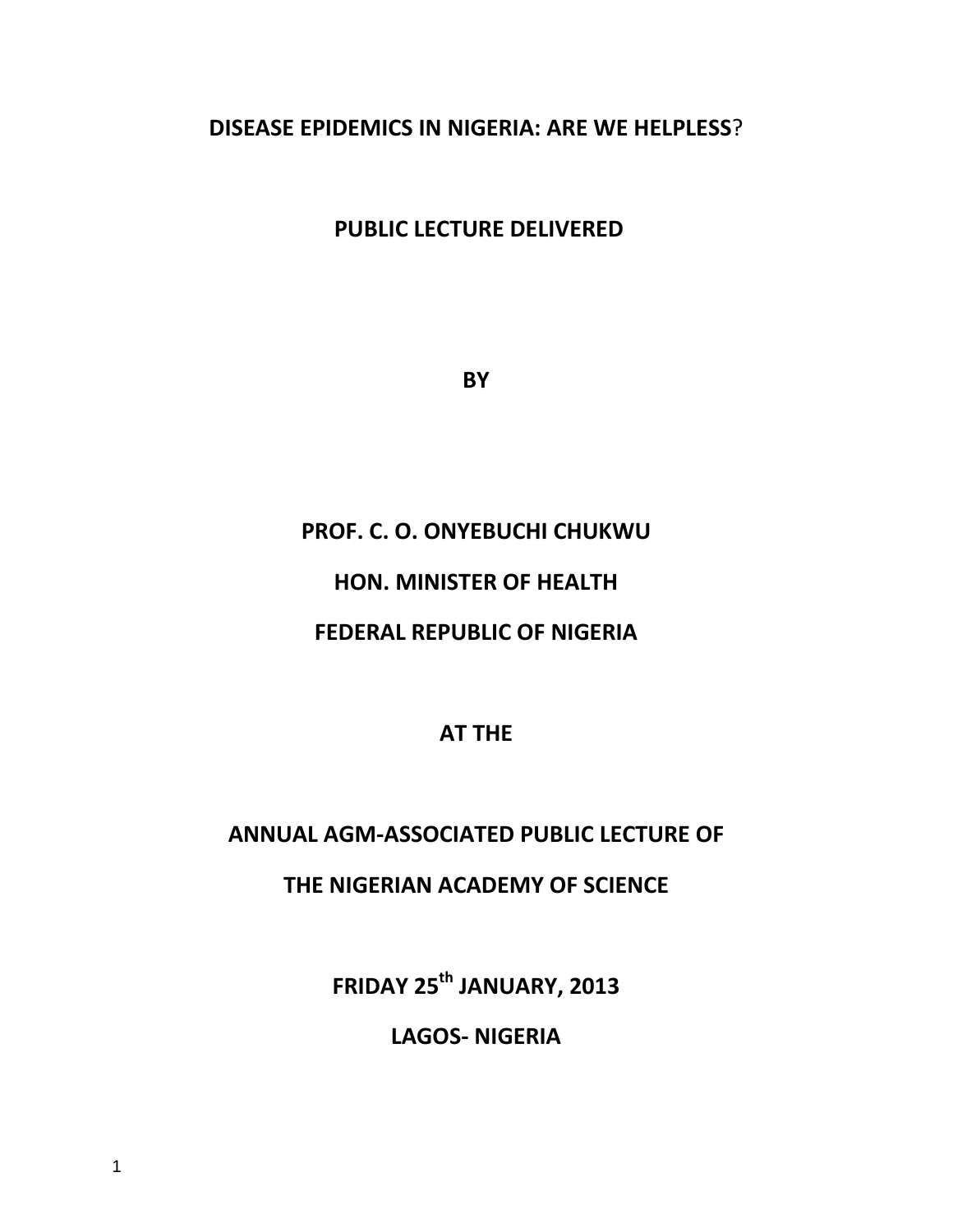# **Outline**

- **1. Preamble**
- **2. What are we talking about?**
- **3. Why are we afraid of them?**
- **4. Our previous battles with them**
- **5. Where are we now?**
- **6. What are we doing?**
- **7. Any hindrances?**
- **8. Can we overcome?**
- **9. What else can we do?**
- **10. The essence of my message.**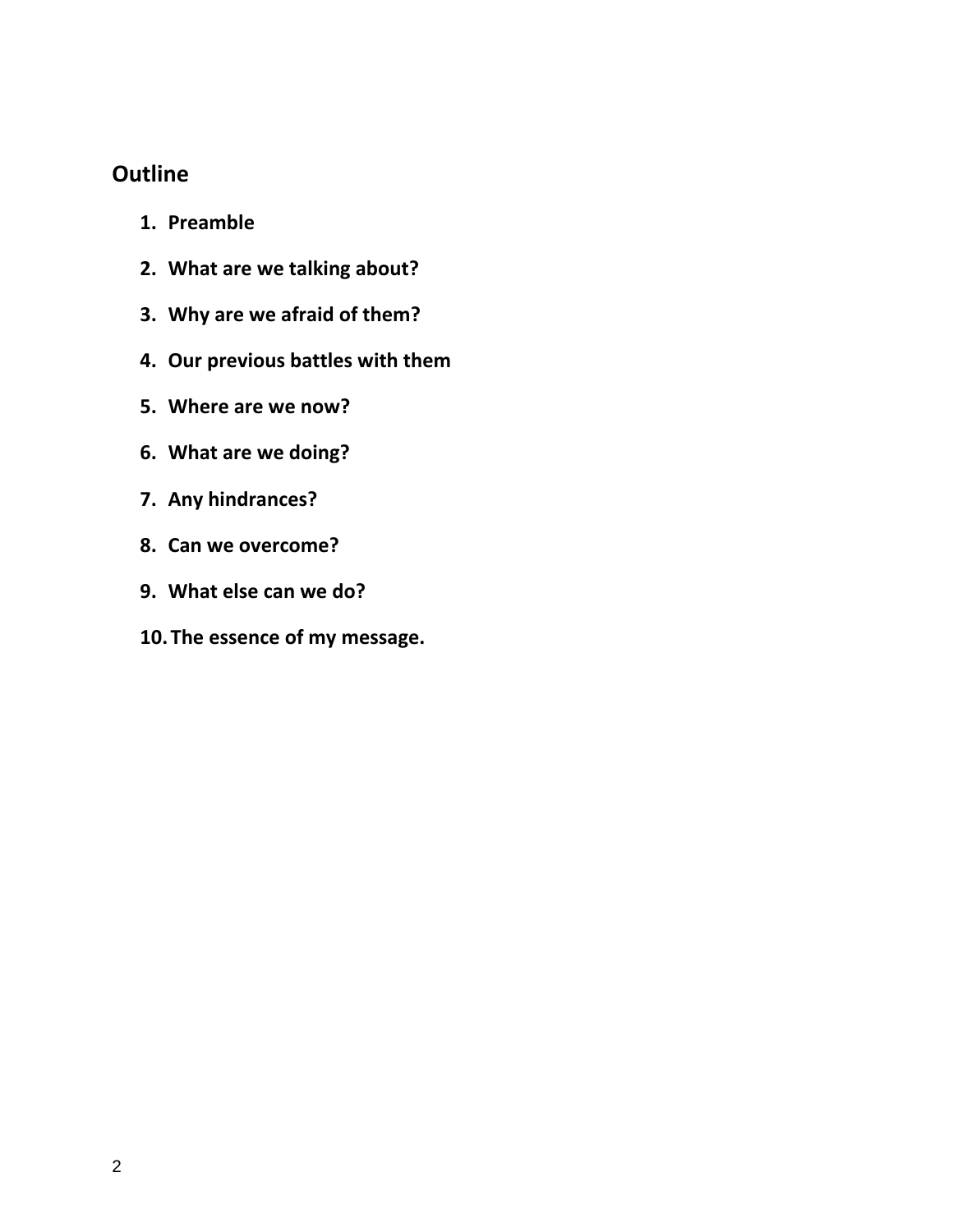#### **PREAMBLE**

I wish to commence on a note of gratitude. For inviting me to deliver this public lecture, I thank the President and Council of the Nigerian Academy of Science. I thank everyone here present for the desire to listen to me. In this venture, the talker and the listener are both important but the latter more so. Accordingly, I also thank the prospective listeners in advance, for their attention.

We are all lovers of liberty, I presume. The freedom of choice is one that certainly appeals to me. It was double joy for me when I learnt that the choice of today's lecture was mine to make thereby saving me from the risky venture of threading on unfamiliar terrain.

I chose to lecture the public on "Disease Epidemics" because they are the illnesses that are about the public and not about the individual, because they are far more costly to treat than the illness affecting the individual, because the toll they exert is enormous; and because they constitute a major responsibility of mine as the Chief Public Health Officer of Nigeria. And yet, there is a cheap means of managing them: Prevention.

I am also aware that the Nigerian Academy of Science has collaborated with us in many interventions on disease epidemics.

Many times, however, when we are unable to stop them from happening, it would seem that we are helpless. But are we really?

Mr. Chairman, Distinguished ladies and gentlemen, please join me in this boat of discovery.

### **What are we talking about?**

A disease is any deviation from or an interruption of the normal structure or function of any part of the body, organ or system that is manifested by a characteristic set of symptoms and signs and whose aetiology, pathology and prognosis may be known or unknown.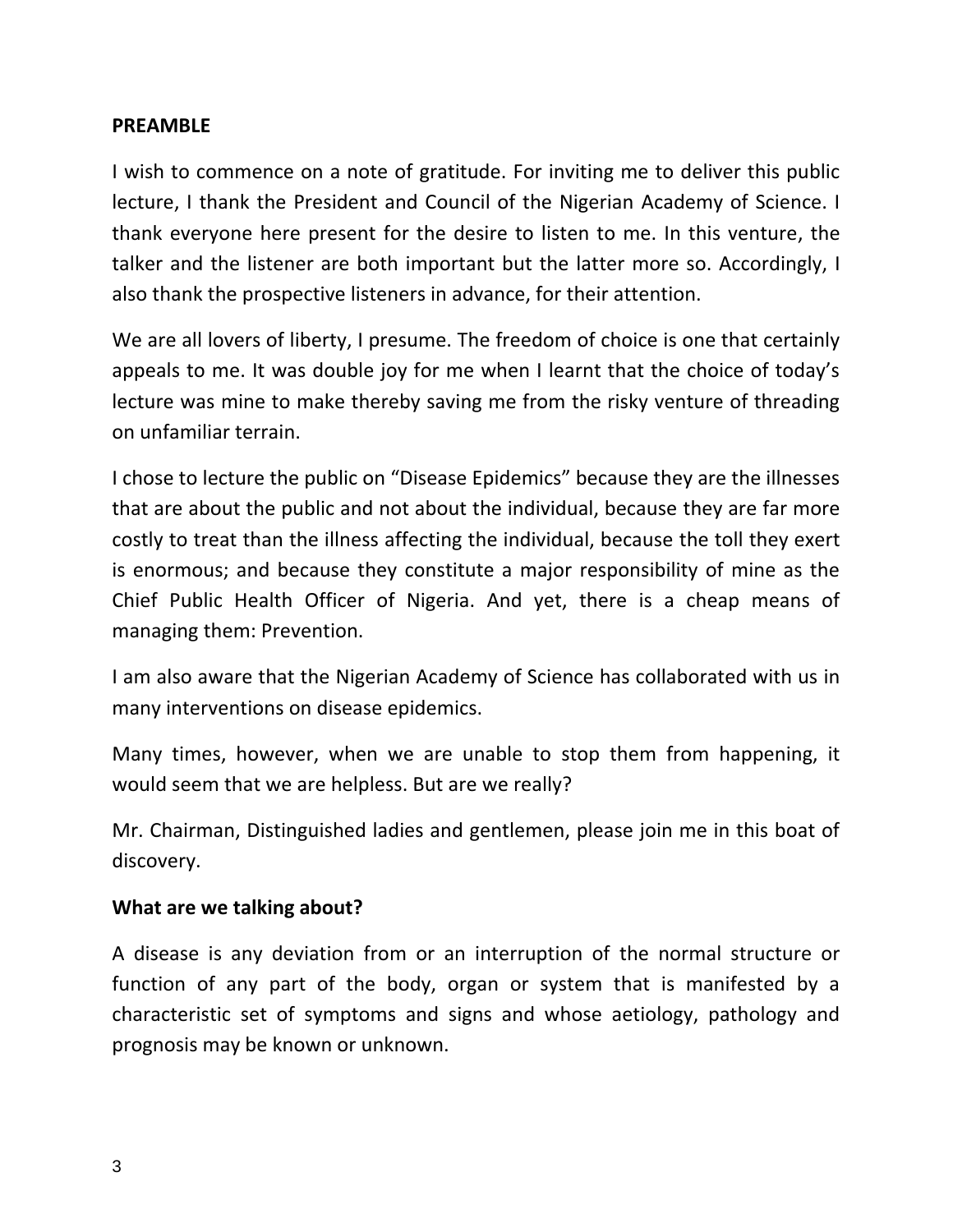An epidemic, on the other hand, is the occurrence of a disease in terms of the magnitude of persons affected in a given time and place that is clearly in excess of what is expected as normal. This definition implies that there might be a disease within a geographical boundary which will not qualify to be called an epidemic but which sudden increase far above the prevailing local context stimulates panic, high morbidity and mortality and definitive response from the health system. Such epidemics are usually from a common source. For instance, when we attend parties and all those who ate an infected food item or drank from the same water source came down with an illness. It could also be when infection spreads rapidly from one person to another as a result of contact, by air, droplets, ingestion or penetration of body tissues.

Malaria, as common as it is, and responsible for the highest morbidity and mortality cannot qualify to be called an epidemic because it is perennially transmitted and for which we have some degree of immunity especially in adults. It is said to be holoendemic. Some epidemics are so world-wide in distribution, cutting across several countries and indeed continents. Such are called Pandemics. Examples are HIV/AIDS and Influenza.

### **Why are we afraid of them?**

The fear of God is the beginning of wisdom. The fear of disease epidemic ought to be the continuation of that wisdom.

The great mortality, morbidity and disability that follow a disease epidemic with grave socio-economic consequences are obvious and sufficient reasons to dread it.

### **Our previous battles with them**

Disease epidemic has been occurring in human population right from the prestone age. Indeed, human history has recorded pestilence of diseases like plague, known as Black Death that spread through Europe in the  $14^{th}$  Century, influenza in Europe in 1914, cholera and typhus that occurred in the seventeen to early nineteen century, with devastating consequences on human population. In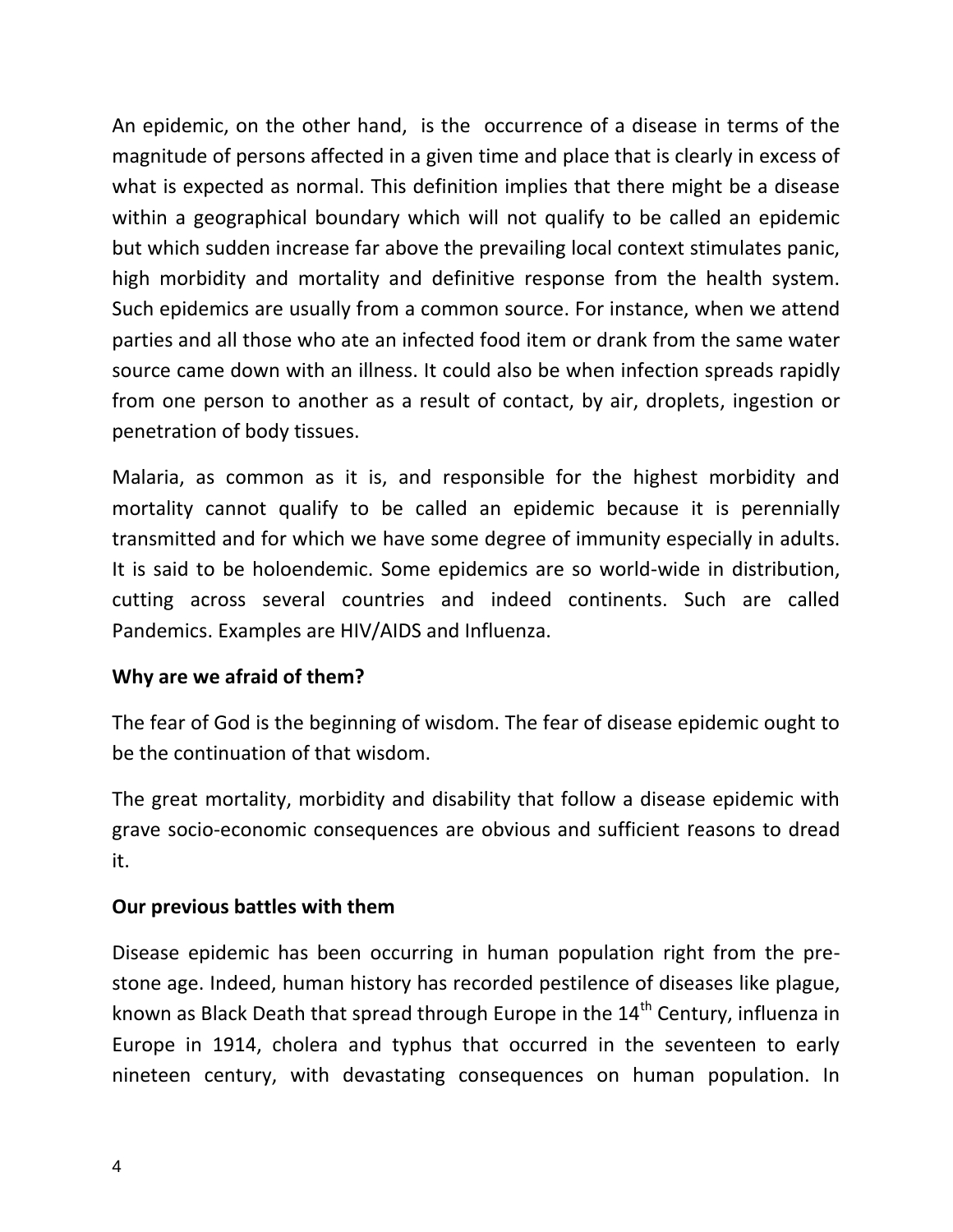Nigeria, notable among these were the epidemics of yaws in the twenties, small pox of the seventies and cholera also in the seventies.

Most of these outbreaks have resulted from environmental factors and negative human behaviour. For instance, the yaws epidemic in Nigeria in the twenties was sustained through poor sanitation, inadequate water supply and poor personal hygiene. In the same vein, small pox ravaged our general population especially those in the rural and urban areas causing death and skin disfiguration until aggressive environmental sanitation was embarked upon along with the discovery of effective vaccine. To date, Nigeria is still battling with series of disease outbreaks but the situation is not helpless.

The first recorded cases of cholera in Nigeria occurred in a village near Lagos, on 26<sup>th</sup> December, 1970 leading to an important epidemic of 22,931 cases and 2945 deaths with a case fatality rate (CFR) of 12.8% during 1971<sup>1</sup>. In 1991, 59,478 cases and 7,654 deaths were reported. The CFR was 12.9% which remains the highest rate reported by the country to date. Cases started to be registered in January of that year and among the worst affected states were Kano, Akwa Ibom, Bauchi, Niger and Oyo. By September, the disease had spread to 19 of the then 21 States including the Federal Capital. (In 1991, Nigeria only had 21 States).

In 1995, with 59,134 cases and 4,508 deaths, the case fatality rate was 7.6%. In 2010, we were again challenged with massive cholera outbreak which ended with 46,782 cases, 1,841 deaths and a case fatality rate of 3.9%.

One will recall in recent times, the 1984-92 Yellow fever epidemic that affected one third of the States in the country as at that time. At the end of that epidemic alone, over 20, 000 cases with 5000 deaths and a case fatality rate of 25% were recorded, figures believed to be underestimated.

Similarly, in 2009 the country recorded her worst outbreak of cerebrospinal meningitis with 38, 586 cases and 2,172 deaths with a case fatality rate of 5.6%. Just last year, the country experienced a serious outbreak of Lassa fever which subsided with more than 1700 cases with 112 deaths and a case fatality rate of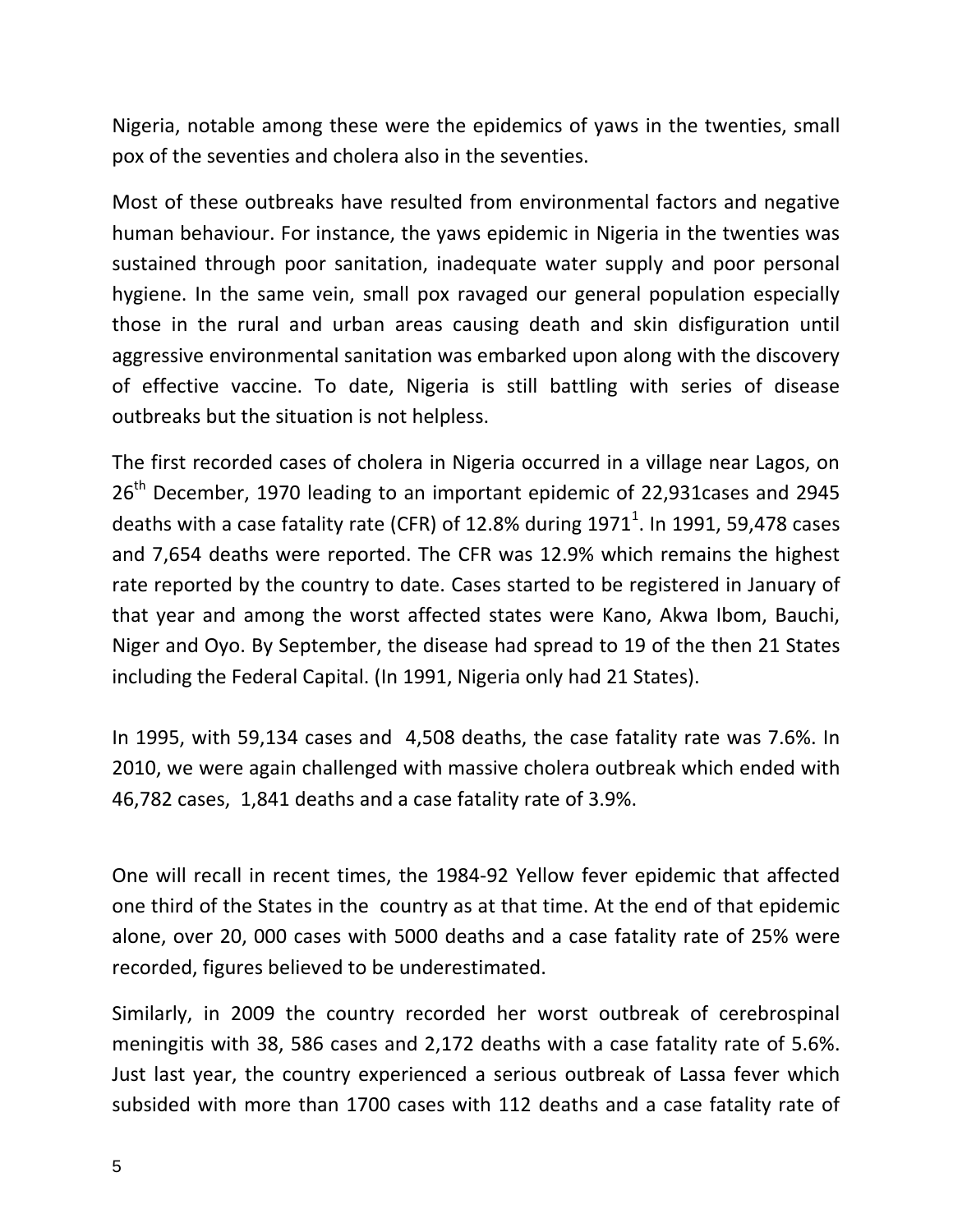6.6%. The first case of Lassa fever was reported in Nigeria in 1969. Since then there had been sporadic cases. Major outbreaks occurred in 2011 and 2012 with 1246 and 1723 cases respectively.

Indeed, as we are aware, disease outbreak often cause panic in the general population, lead to loss of lives and stretch our health system. The examples cited above have been restricted to communicable diseases. Non-communicable diseases are assuming an increasing importance in the national disease burden. Communicable diseases are diseases in which the causative agents can be passed easily from one person to another either directly or indirectly. They are the commonest causes of illness, death and disability among Nigerians. In Nigeria, as in other countries, the challenge is to develop or reinforce mechanisms to detect, verify and respond rapidly and effectively to unexpected outbreaks and epidemics.

#### **Where are we now?**

In recent times, tremendous gains have been made in the prevention and control of these diseases. I will illustrate this by discussing trends in some epidemic diseases in Nigeria and our efforts at mitigating impact. These diseases are Cerebro-spinal meningitis, Measles, Lassa Fever and HIV/AIDS, Guinea worm, poliomyelitis and Yellow fever.

The worst epidemic of CSM occurred in 2009, though there was a spike in 2003 as shown in the figure 1 below. Currently, we are entering the meningitis season.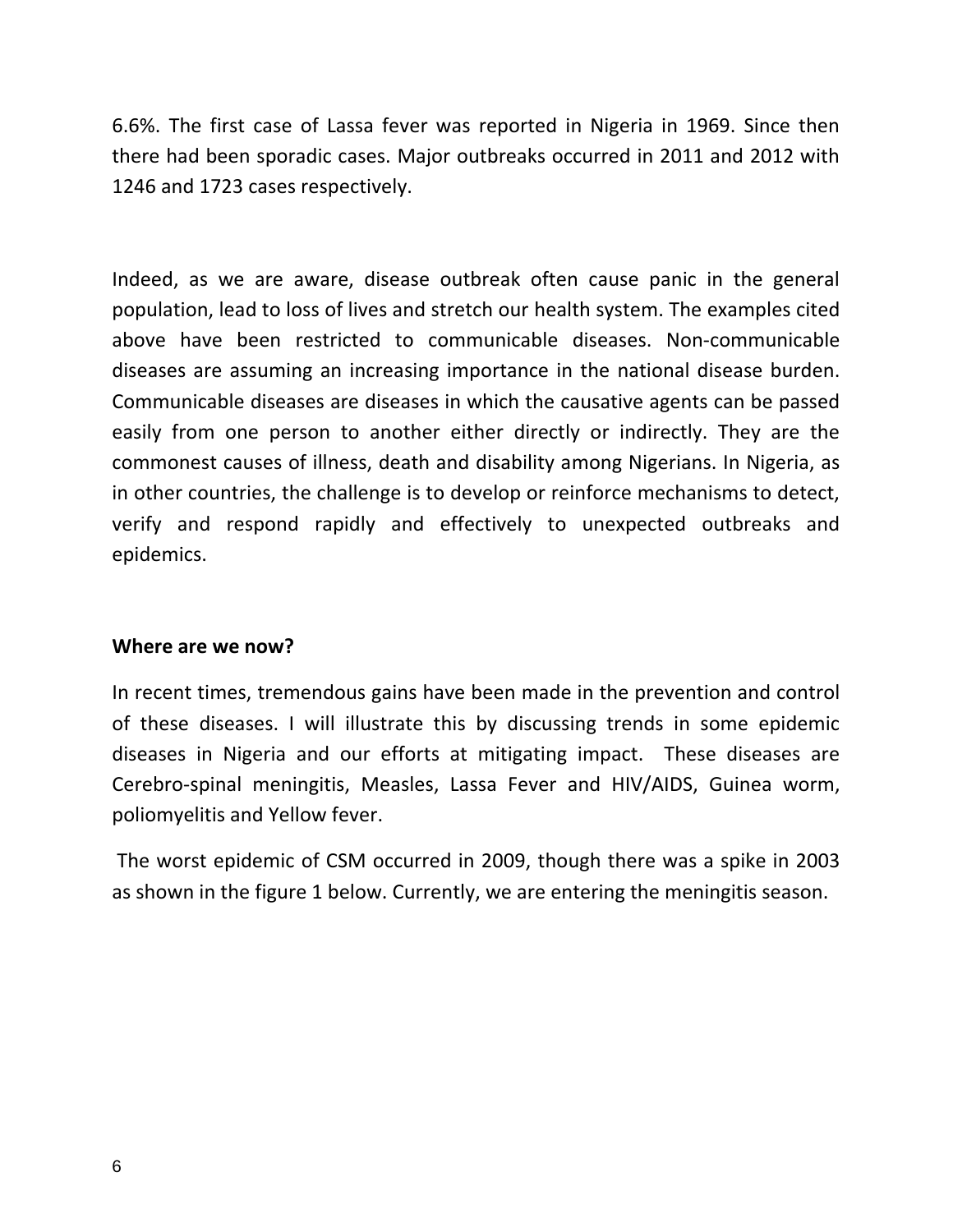

Fig 1: Occurrence of Cerebrospinal Meningitis over ten year period: 2002- 2011

Source: Epidemiology Division, Federal Ministry of Health<sup>2</sup>

However, we are not expecting a major outbreak of Meningitis anymore. This is based on our adoption of a recent innovation which showed the effectiveness of conjugate over polysaccharide vaccine. The conjugate vaccine has been shown to be sensitive against A strain of Neissaria meningitides bacteria which is known to be responsible for 95% of meningitis infection in Nigeria. The use of the new vaccine started in December 2011 in Phase 1 States of Bauchi, Gombe, Jigawa, Katsina and Zamfara states. Roll out to Phase 2 states of Kano, Sokoto, Yobe and Borno was conducted in December 2012, while the last phase is expected to be conducted this year.

Measles is a vaccine preventable disease with severity in under- fives. Within the National Programme on Immunisation, the vaccine is given at 9 months. As shown in Fig 2, the peak of the epidemic occurred in 2005 with about 150,000 cases. Deaths from measles appear consistent over the years.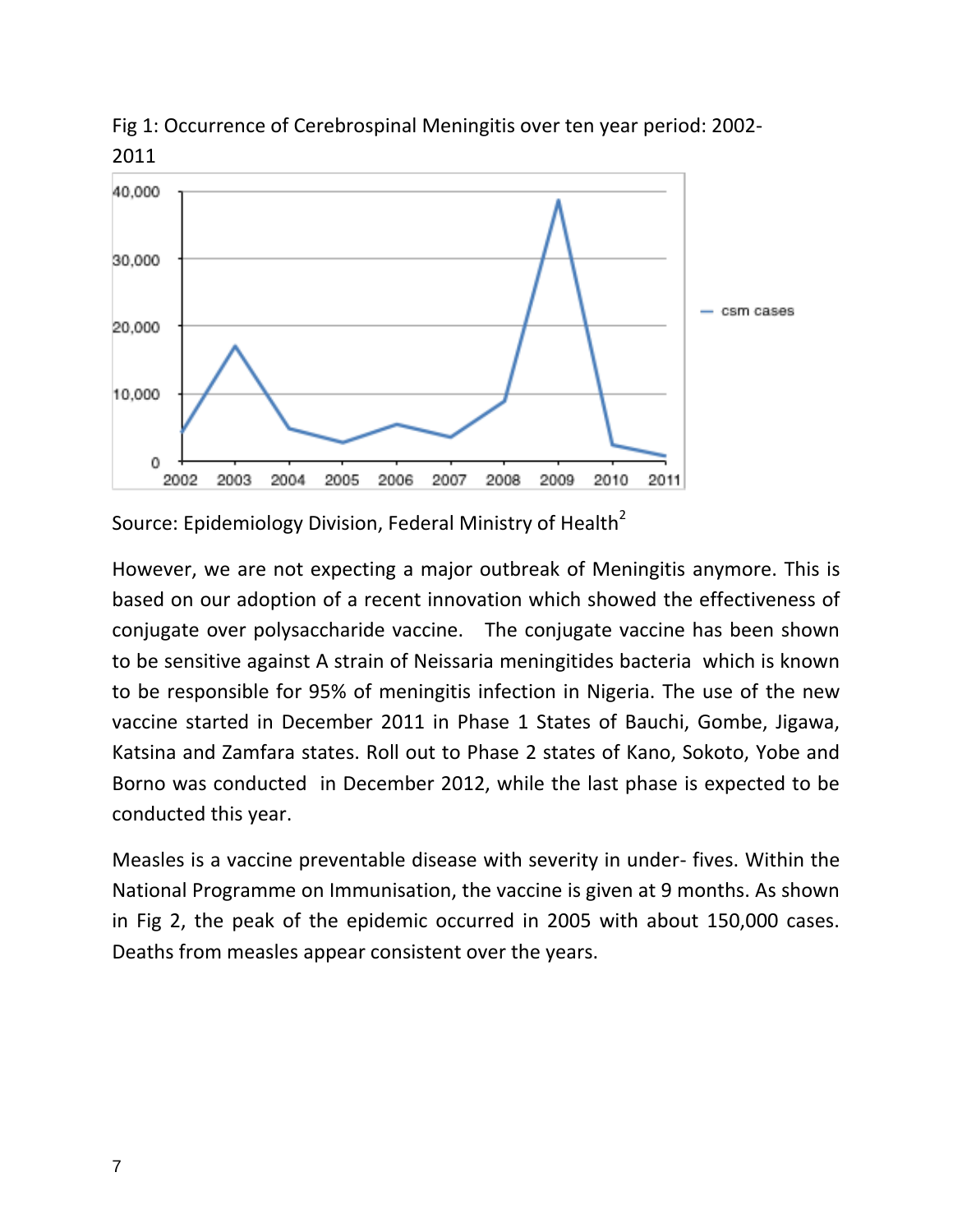



Source: Epidemiology Division, Federal Ministry of Health<sup>3</sup>

However, where evidence has shown that there has been the occurrence of the disease before 9 months especially during epidemics, a case is being considered for a two-dose policy for measles. This policy has been adopted in some countries with very clear major impact. Measles vaccination campaign is on-going as well as efforts to strengthen the routine immunization.

Figure 3 below suggests a low transmission of Lassa fever over the years. However, what is very alarming is the closeness of the number of cases and deaths which showed the high case fatality rate associated with Lassa fever. The sudden rise in the number of cases of Lassa fever in 2011 is a cause for concern.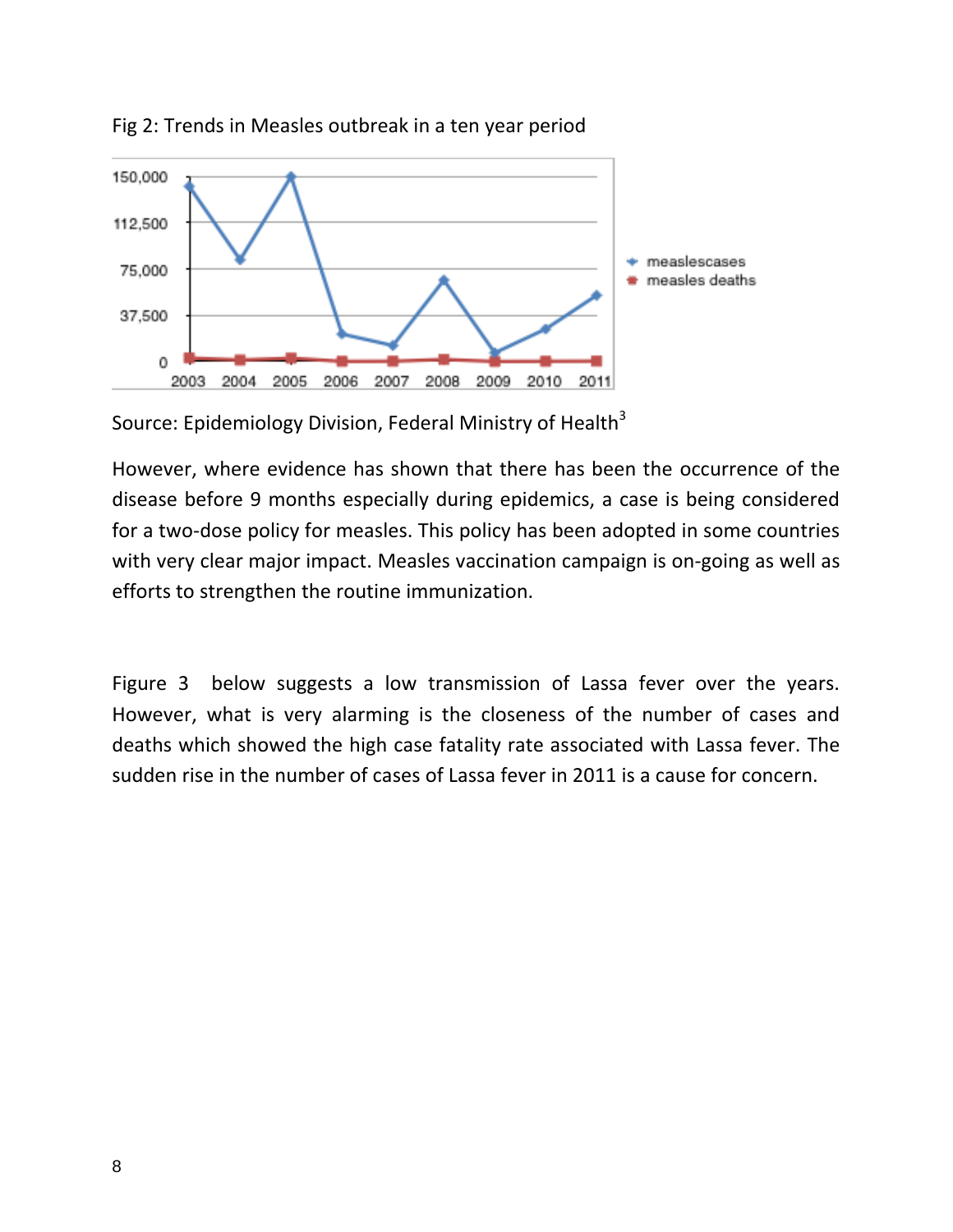

Fig 3: Trends in Lassa fever epidemic over ten year period: 2002-2011

Climatic change and demographic pressure on the environment are all contributory to the increased incidence of Lassa fever. Furthermore, frequent internal strives contribute to migration of population into areas infested with rodents and other vectors.

Clinician sensitization for high index of suspicion, laboratory support and treatment is a necessary activity such that early presentation which usually resembles Malaria will call for detailed investigation. Preventive measures such as massive health promotion activities targeting our communities in local languages suggesting different alternative practices of drying foodstuff in the open that avoids consequent contamination by secretion from the vectors will be embarked upon with the collaboration of our counterparts in the Ministry of Agriculture. Environmental health activities with specific reference to pest control activities that ensure that rats do not invade our homes is another area of collaboration with Ministry of Agriculture currently being examined.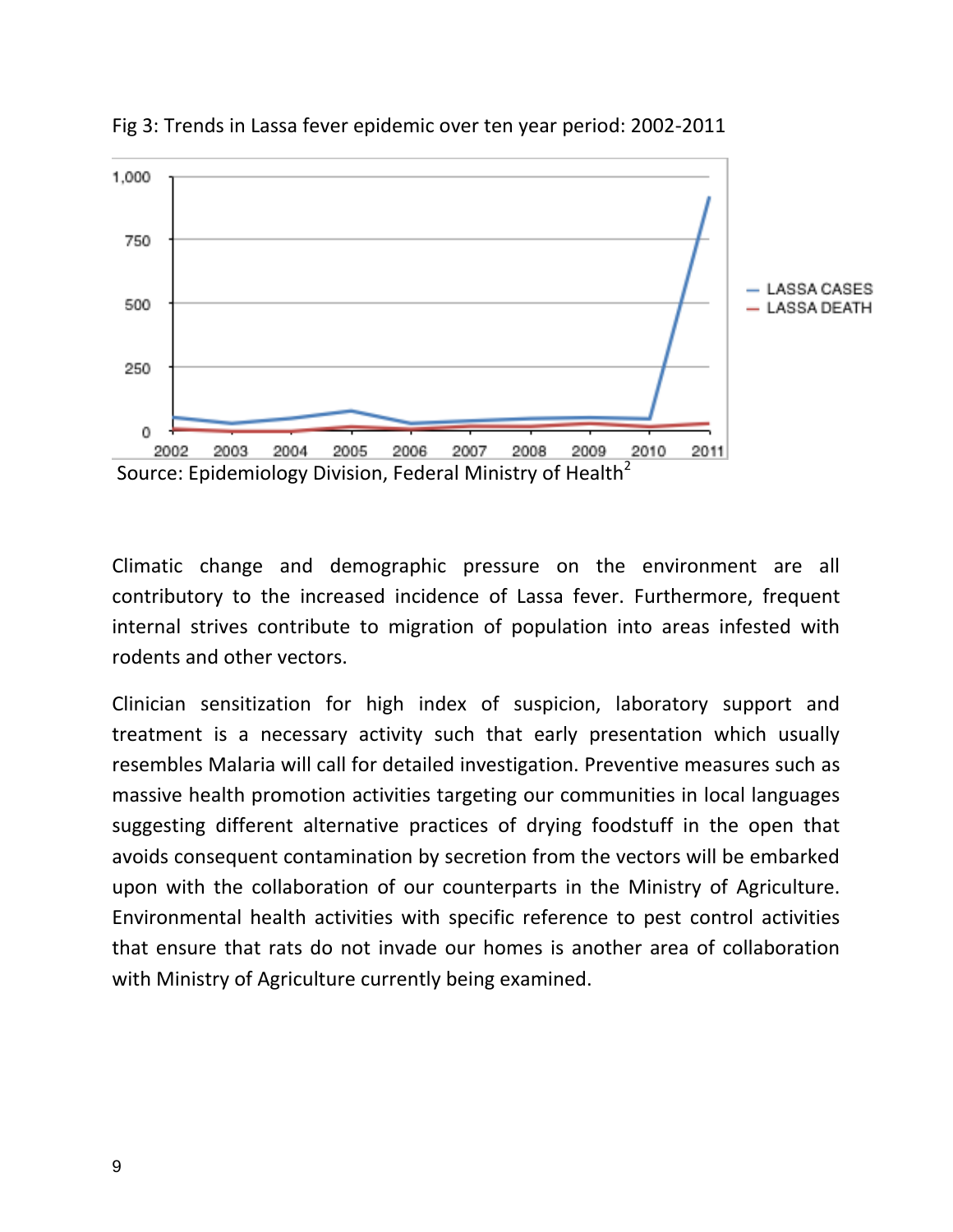Fig 4 below shows the prevalence of HIV infection from 1991 to 2010. The prevalence was highest in 2001 and since then there has been progressive decline from the peak prevalence of 5.8% in 2001 to 4.1% by the end of 2010. An estimated 3.15 million Nigerians were living with HIV by the end of 2010 while there were 229, 480 HIV+ pregnant women (FMOH ANC Survey 2010).



Fig 4: National HIV Median Prevalence in Nigeria: 1991-2010

Source: FMOH ANC Sero prevalence survey 2010 $^3$ 

There is increased accessibility to Anti Retroviral Drugs (ARV). The Prevention of Mother to Child Transmission (PMTCT) programme is being scaled up. HIV Counseling and Testing (HCT) has received a boost with the establishment of more centres that are user friendly.

### **Guinea Worm**

Indeed, there had not been a single case of guinea worm reported in the country in the past 4 years. Nigeria reported the last case of Guinea worm on November  $11<sup>th</sup>$  2008. We are on the verge of being WHO certified free of guinea worm disease. This feat was achieved in collaboration with Partners. In recognition of this, Nigeria was honoured on the  $17<sup>th</sup>$  February 2011 in Atlanta USA by the Carter Centre for sustaining Guinea Worm Disease zero case status for 24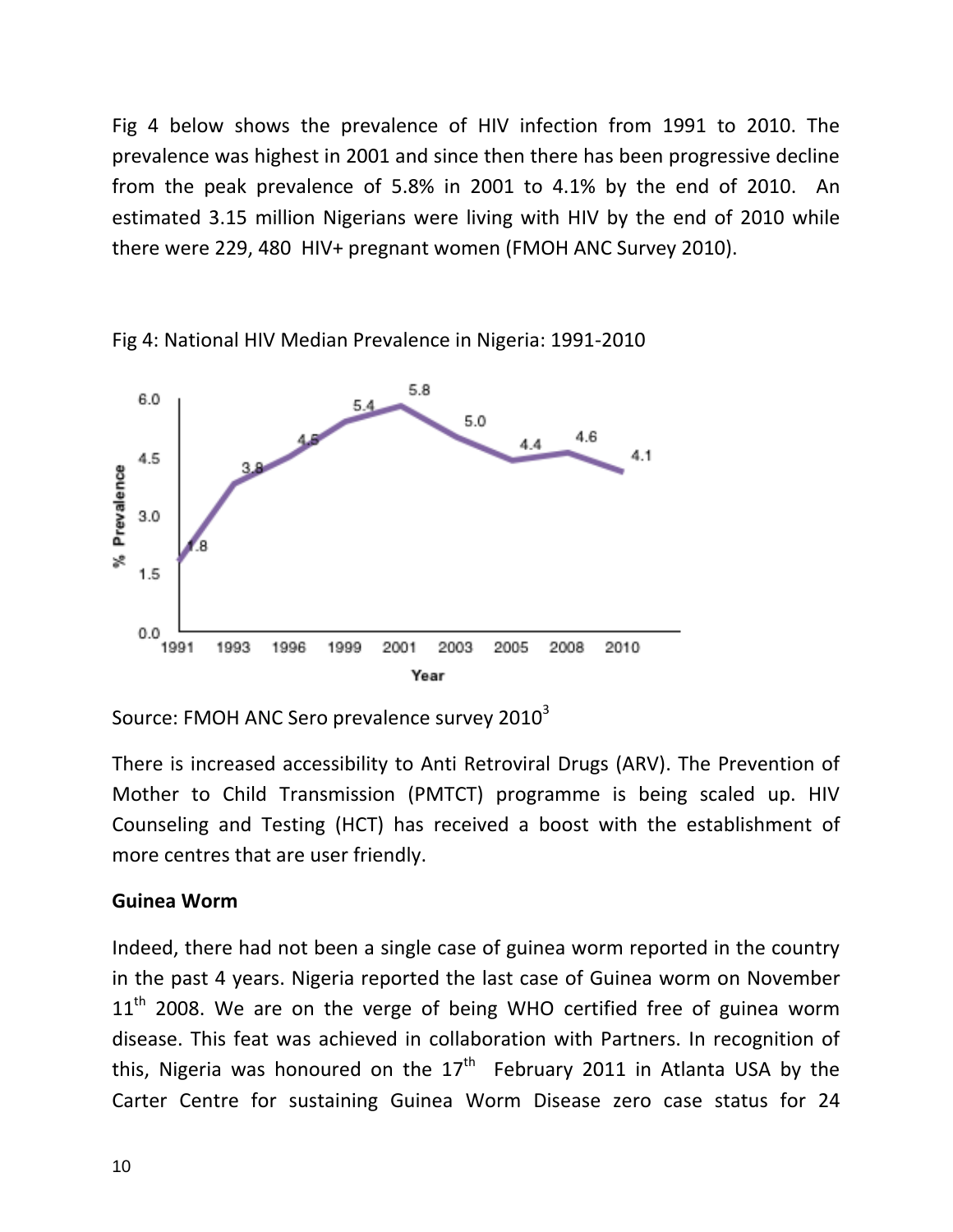consecutive months. There has been strengthened surveillance, reporting and advocacy for the provision of safe water supply.

### **Yellow Fever**

There was massive vaccination campaign of Yellow Fever in 1995 in addition to environmental control which helped greatly to reduce transmission. This year, we are embarking with the support of GAVI, on another mass vaccination campaign.

### **Polio**

From the figure below, the number of WPV seemed to have peaked in August 2012 and since then there had been a diminishing trend.



## **Fig 5: Monthly distribution of WPV IN 2012**

## **Source: FMOH weekly epidemiological report: January – December 2012<sup>4</sup>**

There are several initiatives on-going . Apart from the National Immunisation Days, there are Supplementary Immunisation Days (SIDs) at both the LGAs and ward levels. In addition, there is the N-STOP Polio programme aimed at improving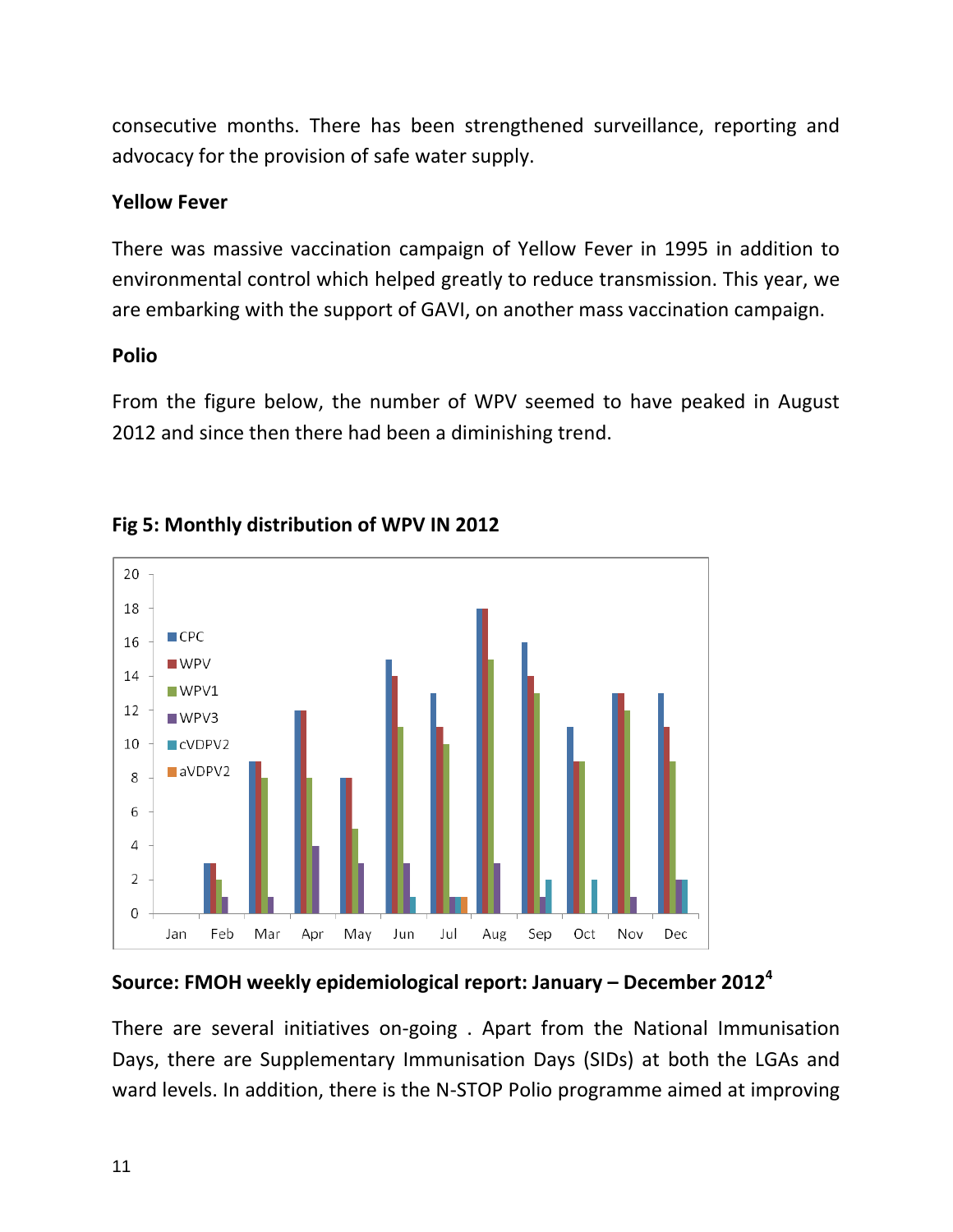micro-plans, reaching nomadic populations, missed populations and communities in hard to reach areas.

I have no doubt that our efforts at eradicating polio will eventually pay off with concerted efforts and coordination of partners**.**

### **What are we doing?**

The approach to the management of disease epidemics involves having a proper governance policy in place, appropriate strategy in place, and a reliable and reproducible mechanism for intervening when they occur.

Below in Fig 6 is the governance structure.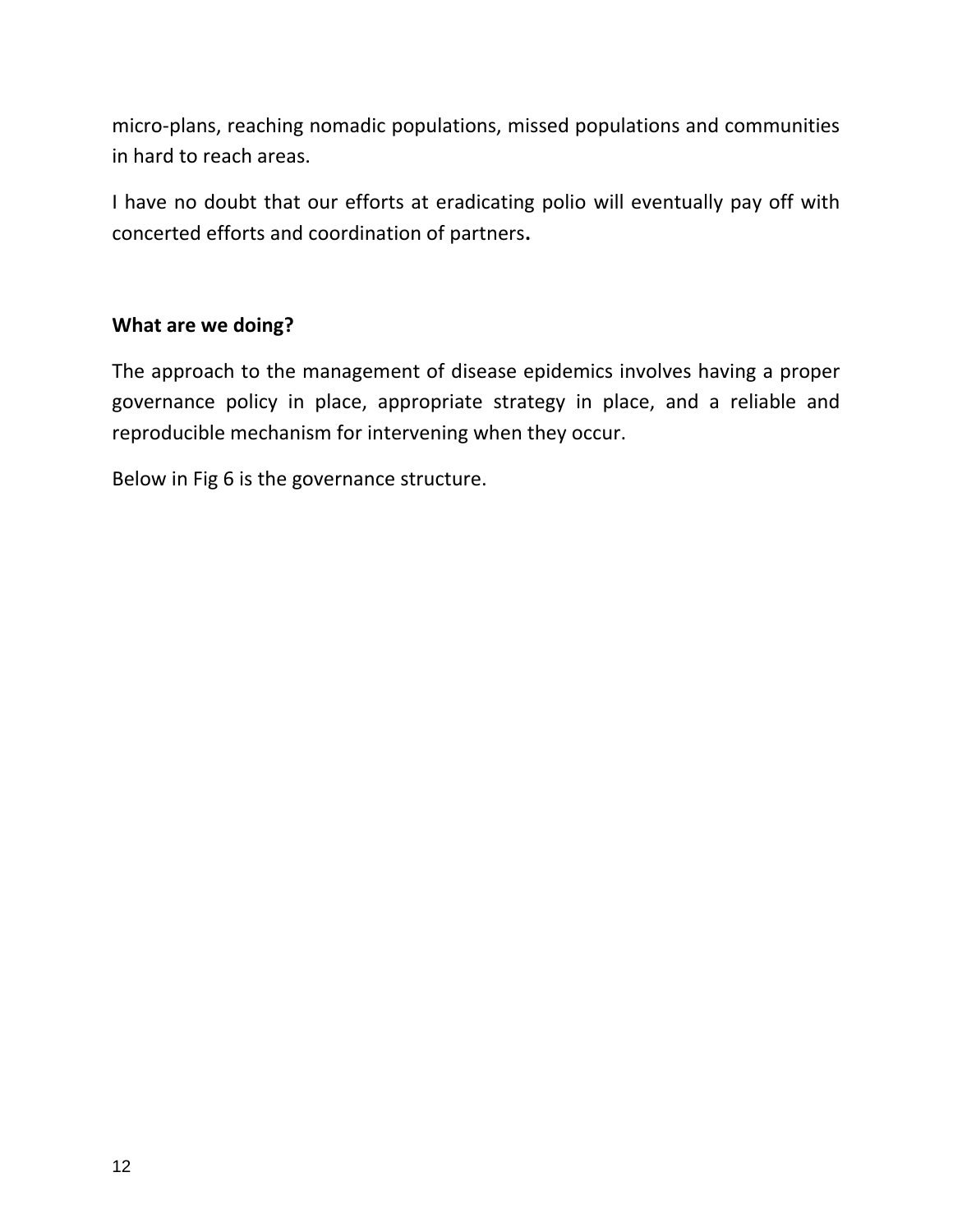#### **Fig Governance structure:**

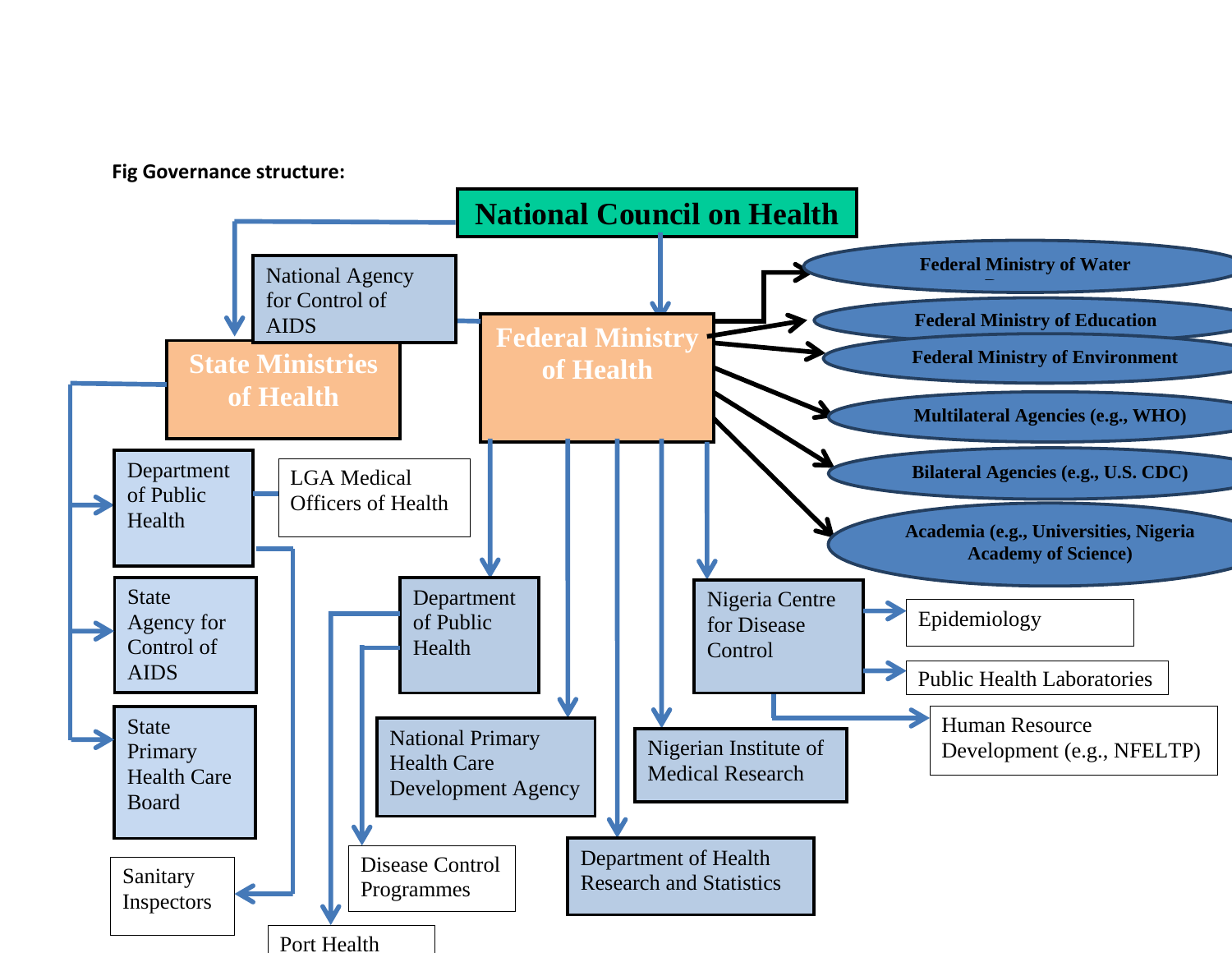#### **Policy, Strategy and Interventions**

Visiting the doctor when you are ill is good. Going to the doctor early in the illness is better. Not being ill and not having to visit the doctor is best. Prevention is better than cure. The core of managing infections rests on prevention. Preventive actions can be taken at different levels such as: Epidemic Intelligence, disease surveillance, immunization, biomedical research, information management, international and port health, environmental sanitation, provision of potable water and screening for disease.

**Immunisation:** Vaccines provide the direct way to prevent any disease in that once a vaccine has been administered, its action does not depend on any behavioural tendency or environmental factor for its efficacy. It is not only cost effective, it is unisectoral in that it does not call for the cooperation of multiple sectors. Since the discovery of vaccines, there has been less reliance on quarantine as a strategy for disease control. Quarantine is only necessary where the unimmunized who are vulnerable are exposed to diseases. Vaccine Preventable Diseases that are covered by the current national programme on immunization include Tuberculosis, Hepatitis B, Polio, Diptheria, Pertusis, Tetanus, Measles, Yellow Fever and Haemophilus Influenza. In the private sector, vaccine is available for Rotavirus for childhood diarrhoea and human papilloma virus for Cancer of the cervix.

Vaccines are expensive. However, since the emergence of Global Alliance for Vaccines and Immunisation (GAVI), their cost have been heavily subsidized with countries providing counterpart funding. This has made it possible for many developing countries to procure needed vaccines. Of course, GAVI depends on donors (countries, corporate organizations and philanthropists) to finance its activities. All vaccines under the national programme on immunization are provided by policy by the Federal Government and distributed to all public health facilities and some private facilities. However, because of the explosion of our target population, budgetary provision in recent times has been inadequate to cover counterpart funding.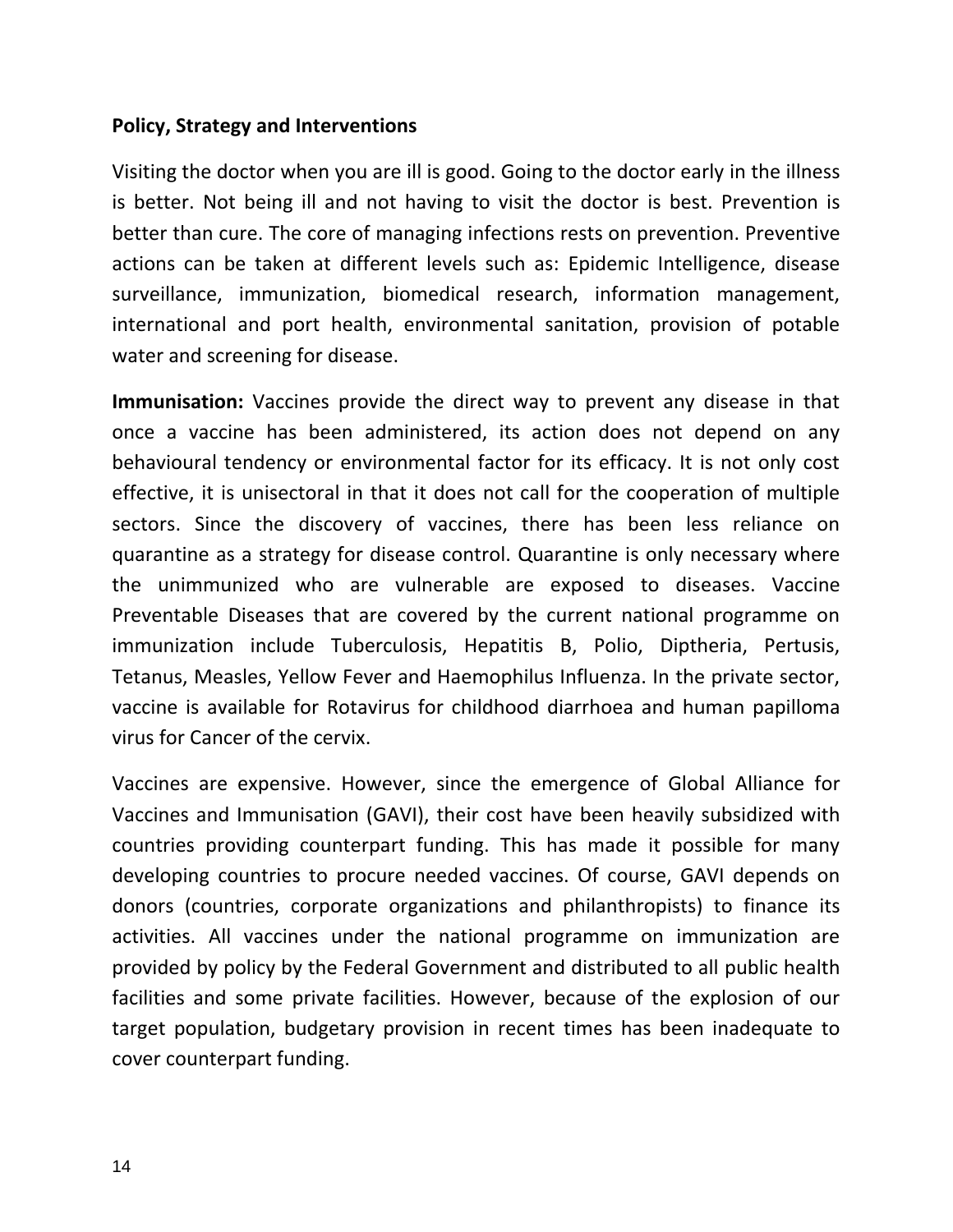Presently, we enjoy the support of development partners: countries such as the United States, Japan, Germany and Norway, multilateral organizations such as WHO, UNICEF and bilateral organisations such as DFID, JICA and the EU. Added to the cost of vaccine is the cost of maintaining cold chain and other operational costs such as remuneration of vaccinators and supervisors. Some private organizations have been quite supportive as far as immunization is concerned such as Rotary International, Bill and Melinda Gates Foundation. Under President Goodluck Jonathan, two important developments have taken place. The first is the doubling of federal funds available for routine polio immunization to the tune of N4.7 billion. The second is that under the direction of the Minister of Finance, all budgeted funds for routine immunization are released en bloc in the first quarter of the budget year. This later development has made it possible to avoid stock out of vaccines as we can order all of our routine vaccines requirement in time as vaccines are not procured off the shelf but by pre-order. In the case of polio, routine immunization is being implemented by periodic campaigns because of the urgency to eradicate polio from Nigeria. This urgency is necessary as other countries in the world are no longer endemic for Polio except Nigeria, Pakistan and Afghanistan.

Yellow fever vaccine is administered by routine immunization from nine months to eleven months of age. Because of International Health Regulations (IHR-2005), travelers from endemic countries who want to visit other countries with vectors are required to be vaccinated against Yellow Fever. However, when there is risk of impending epidemic it becomes necessary to have campaigns to immunize the general public. Accordingly, with the help of GAVI, Nigeria will in 2013 carry out Yellow Fever immunization campaign commencing with the high risk states which incidentally are the border states.

Under the administration of President Goodluck Ebele Jonathan, the following new vaccines were introduced: MenAfriVac which provides 10 years protection against Meningitis compared with the polysaccharide type which offers protection for 3 years only. Under him, the pentavalent vaccine was introduced which is for Diptheria , Pertusis, Tetanus, Hepatitis and Haemophilus Inluenza. We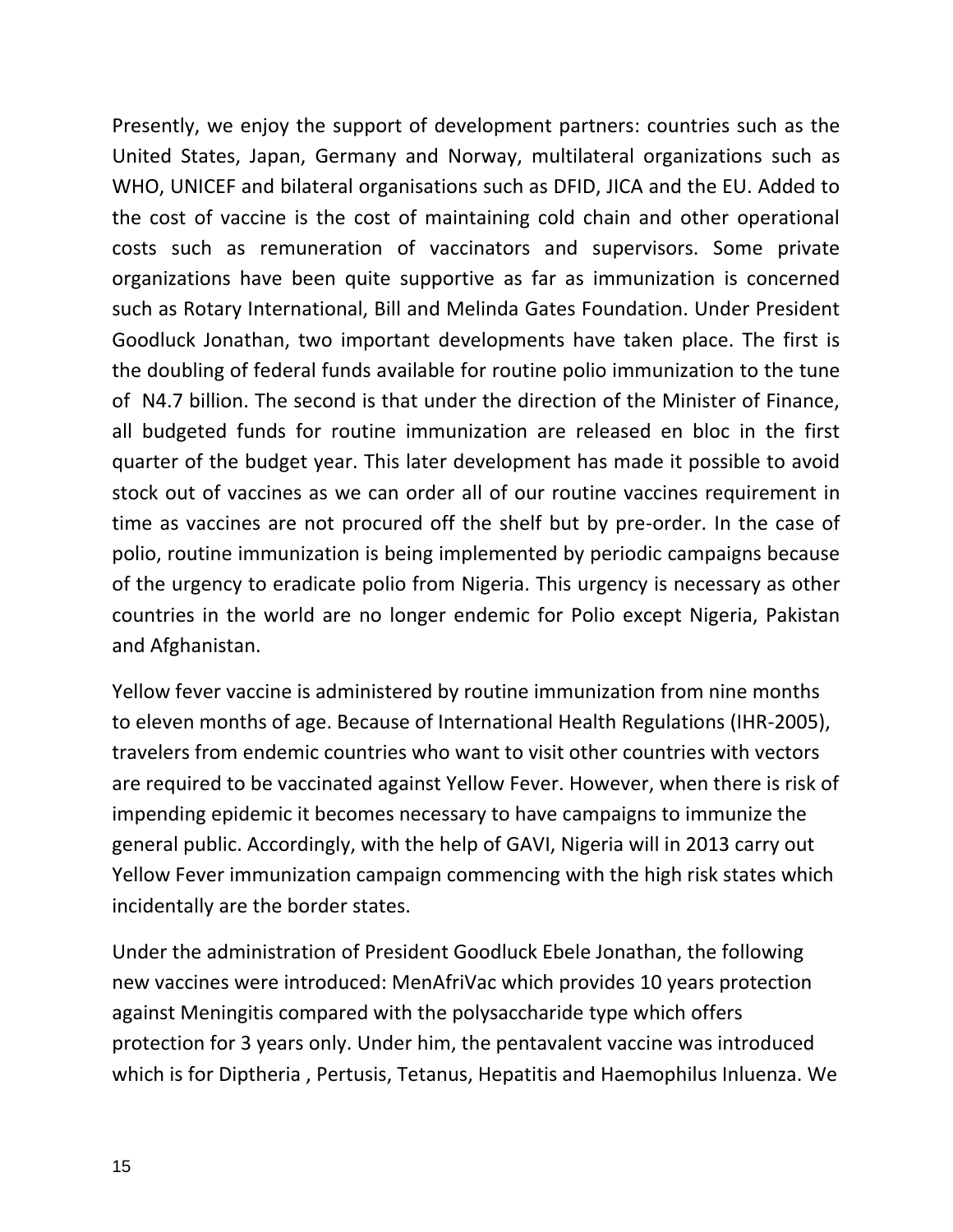are about introducing conjugate Pneumococcal vaccine which will protect against childhood pneumonia.

**Integrated Disease Surveillance and Response (IDSR):** The Integrated Disease Surveillance and Response (IDSR) is one of the strategies put in place by WHO to curtail outbreaks of diseases. Historically, Disease Surveillance and Notification (DSN) was introduced in Nigeria in 1988 following the Yellow Fever outbreak of 1986/87, which affected 10 out of the then 19 states of the federation. The 40 notifiable diseases were addressed by the system. However, the weak involvement of laboratories, existence of vertical surveillance system of various disease control programmes, etc associated with the DSN, necessitated the introduction of IDSR by WHO African Region in 1998 during the Regional Committee meeting in Harare<sup>5</sup>. The IDSR is a comprehensive strategy for strengthening Disease Surveillance and Response systems at the National, State, LGA, Health facility and the community, using an integrated approach. It is a tool that focuses on collection of data and using information generated to respond to public health issues and emphasizes the involvement of laboratory services in disease surveillance and epidemic response. In Nigeria, Non-communicable diseases have been incorporated into the IDSR eg. Hypertension, Coronary Heart Disease, Diabetes, Lead poisoning in Zamfara state and radiation in Plateau state.

The epidemic prone diseases in the IDSR<sup>6</sup> are:-

- 1. Cholera
- 2. Diarrhoea with blood (Shigella)
- 3. Measles
- 4. Meningitis
- 5. Viral hemorrhagic fever (Lassa)
- 6. Human influenza
- 7. Yellow fever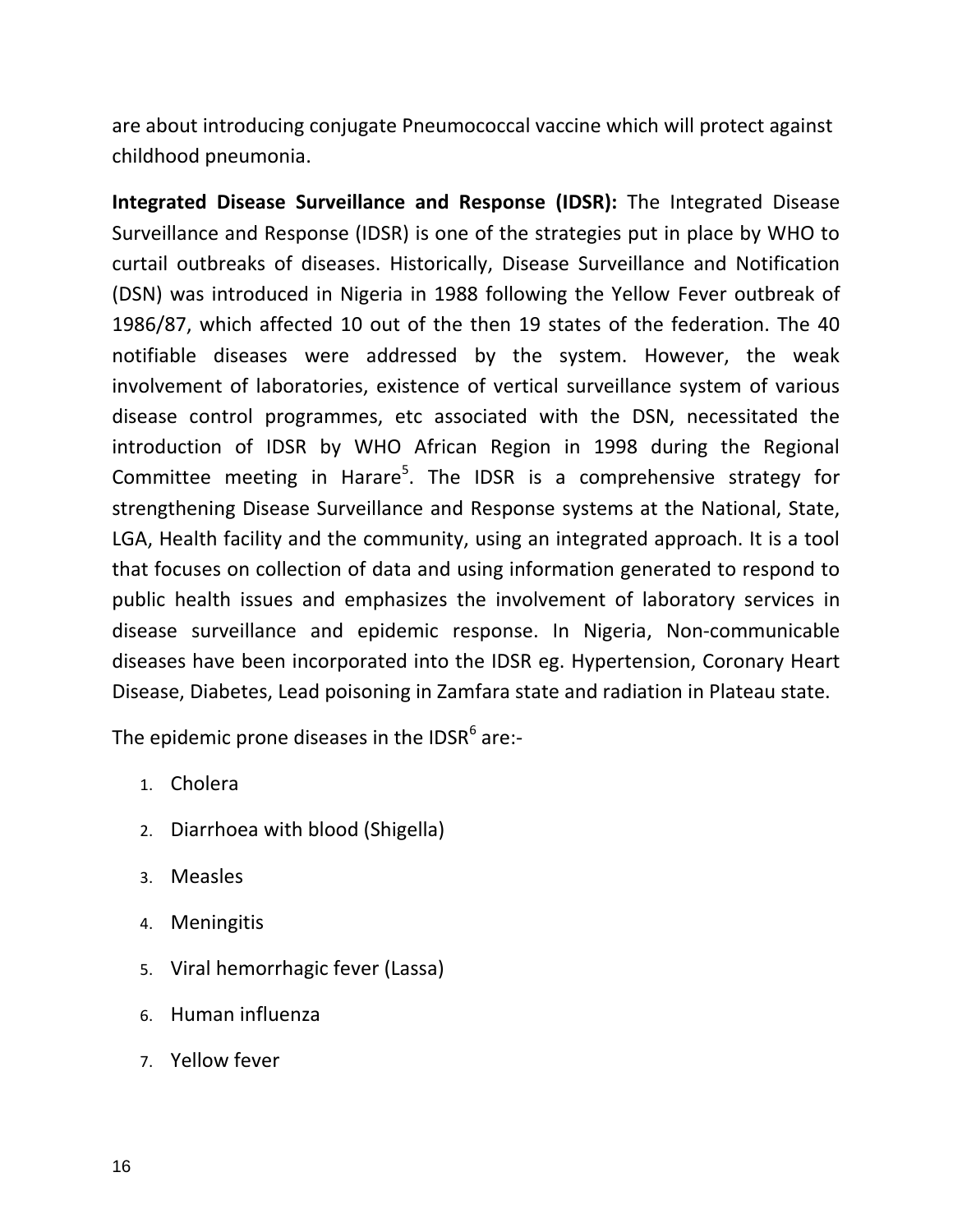### **Manpower development**

Now we have increased ability to detect and report diseases. More diseases are being detected promptly and we can now intervene earlier. In the training of manpower to do this, the Nigerian Field and Laboratory Training Programme (NFELTP) is regarded as one of the best in the world.

### **Biomedical Research**

Biomedical Research is the conduct of rigorous study of specific disease and conditions (mental or physical) including detection, cause, prophylaxis, treatment and rehabilitation of persons for the purpose of improving health. A number of biomedical researches are on going in the Universities and Research institutions. The Nigerian Institute of Medical Research (NIMR) is mandated to conduct research into communicable and non-communicable diseases prevalent in the country, basic and operational research, develop human and infrastructural capacities and disseminate results of research in the country.

**Environmental sanitation:** No doubt sanitation is important in the transmission of some disease eg. Cholera which it transmitted by taking food or water contaminated with faecal matter. Studies have shown that the reduction of Cholera as a result of improvement in environmental sanitation reduces Polio transmission. Close to environmental sanitation is personal hygiene. Apart from enlightenment through the media, we are working with the Federal Ministry of Education at Federal level to ensure the return of Health Education in the curriculum of primary schools. Still talking of environmental health, the provision of safe and potable water for domestic uses is an important strategy in the provision of water borne disease such as Cholera and Typhoid. However, Environmental Health is not the sole responsibility of the Federal Government but States and LGAs are far more important stakeholders.

## **International Health Regulation (IHR)<sup>7</sup> and Port Health**

Disease vectors do not need visa and do not respect international boundaries. Accordingly, cross border management of disease epidemics is very crucial. The gate keepers are Port Health Officials who man all entries be they airport, seaport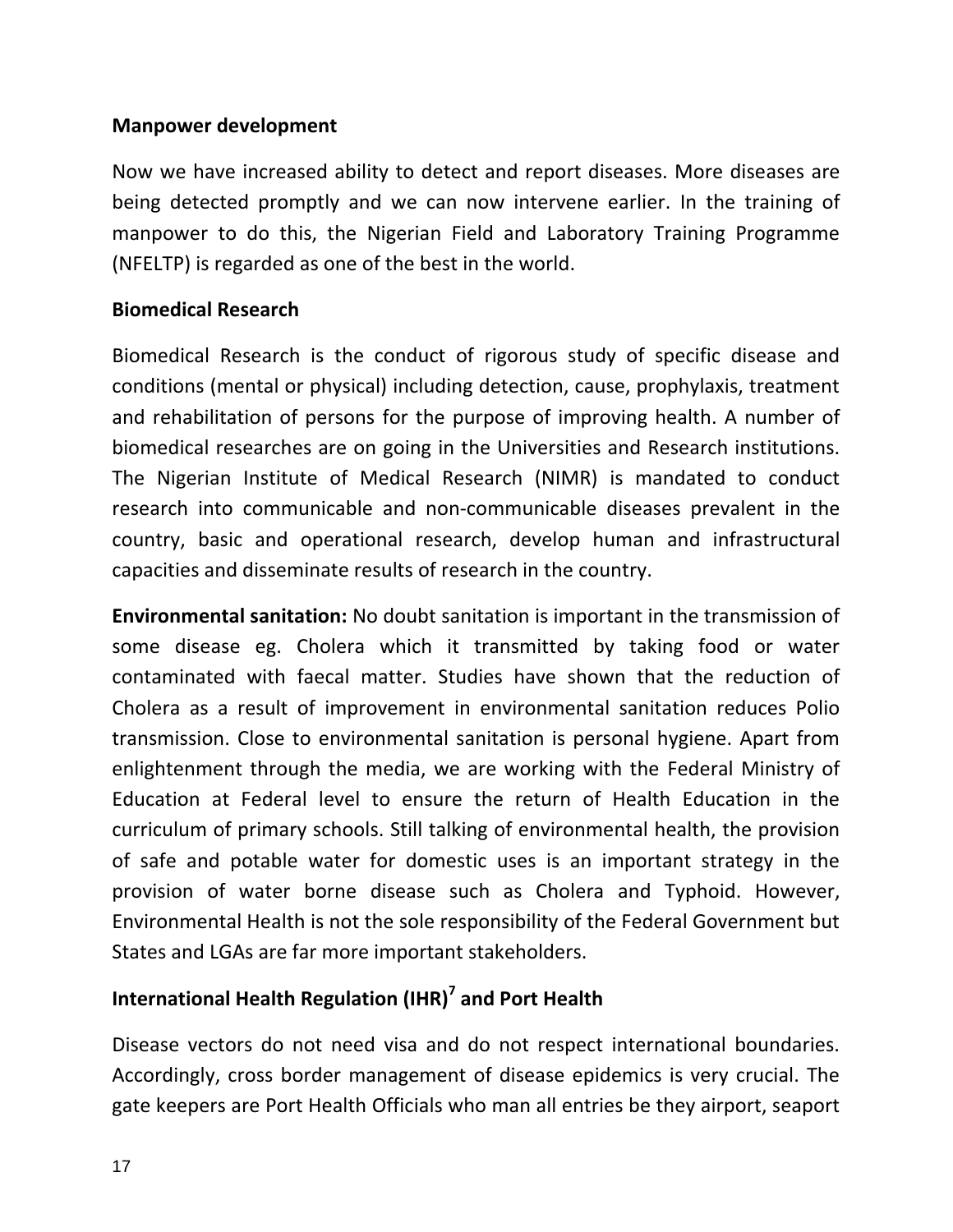or land crosses and they ensure compliance with immunisation. At present, only Yellow fever is mandatory. Of course there is contemporary debate as to whether Polio should be included or not. The Public Health Division also monitors travelers coming in for signs of infections or contagious diseases that are endemic to the country and they have the constitutional powers to quarantine suspected cases.

### **Nigeria Centre for Diseases Control (NCDC)**

This centre was established by the administration of President Goodluck Jonathan and presently it is semi-autonomous under the Federal Ministry of Health. It is envisaged that in the near future, it will become an autonomous agency under the supervision of the Federal Ministry of Health. Every re-organisation often engenders enemity for the promoter. This is the experience of the Minister. The opposition was much in the same manner as early Surgeons- General as heads of the US Public Health service were opposed to the establishment of the Department of Health. However, the NCDC has come to stay. It is supported by the US CDC. It is already admitted as a member of the International Association of National Public Health Institutes (IANPHI).

The main goals of NCDC are:-

- To create a healthy environment for all citizens in Nigeria.
- To be a responsive and transparent organization that will ensure effective surveillance and control of disease outbreaks.
- To improve the health sector emergency and pandemic preparedness for qualitative, effective and efficient public health interventions.
- To ensure that the public health sector services to conform with internationally acceptable standards

The Centre established seven new laboratories in LUTH, (Lagos) UMTH, (Maiduguri), UDUTH (Sokoto), UNTH (Enugu), UCH (Ibadan), UPTH (PortHarcourt) and AKTH (Kano) and presently upgrading them to be able to diagnose Viral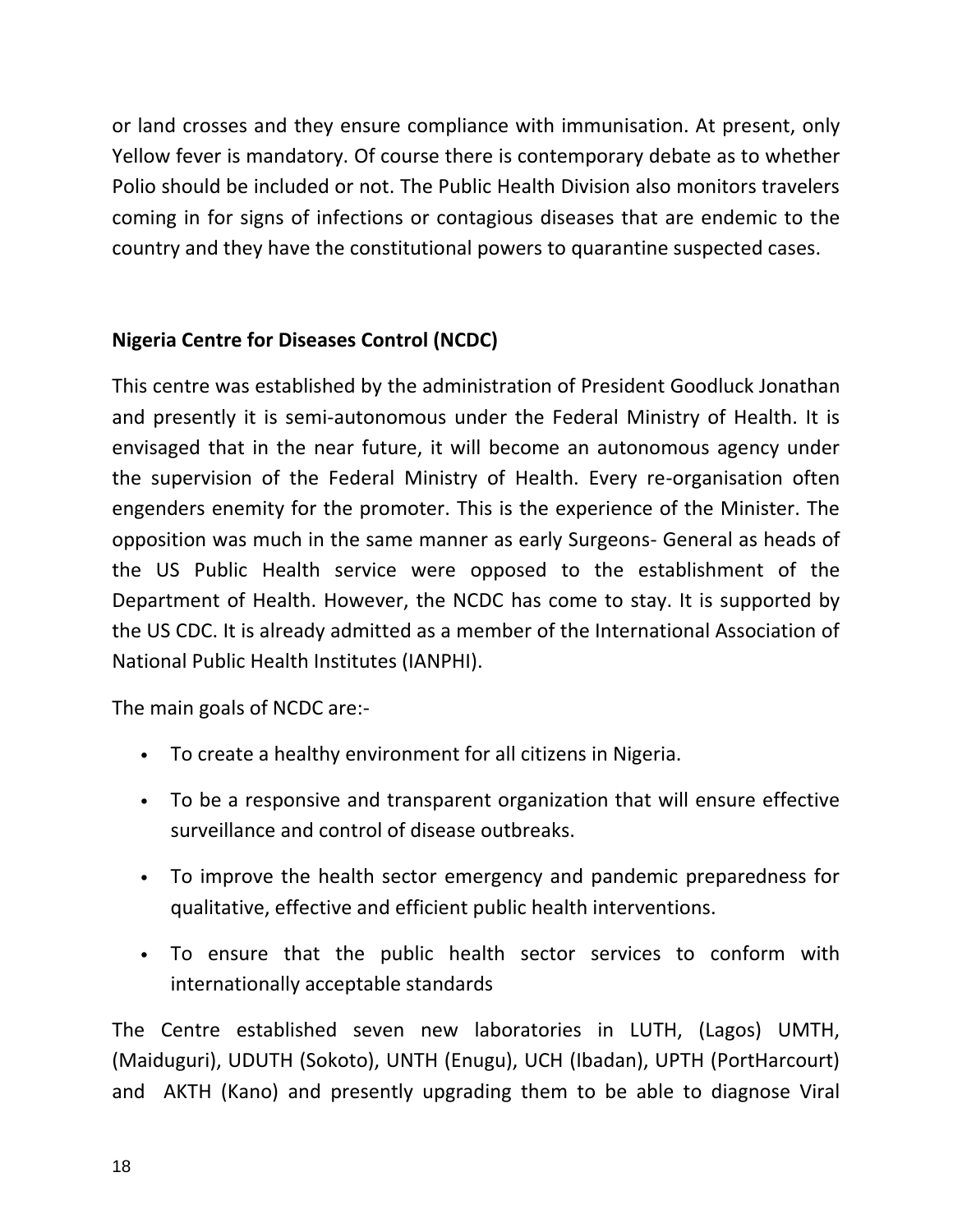Haemorrhagic Fevers eg. Lassa Fever, Yellow fever and Dengue fever as well as Polio. Other laboratories under its control are Central Public Health Laboratory, Yaba and NCDC Reference Laboratory in Gaduwa, Abuja, presently under construction.

The Centre has established Early Warning Response System and Emergency Operating Centre as an added value to our Public Health system.

The Hon. Minister of Health has given the Centre mandate to focus on three priority disease of Lassa fever, Lead poisoning and Yellow fever. The centre conducts detailed investigation into outbreaks in the country. Examples are the rabies outbreak in Calabar in 2012, Lassa fever outbreaks in Ondo, Benue and Plateau currently, Cholera outbreak and Measles outbreak in Kebbi late last year. It is important that outbreaks are promptly reported by health facilities to the LGAs for immediate control.

### **National Health Insurance Scheme (NHIS)**

One of the factors responsible for late presentation at our health facilities is the relative high cost of health care. National Health Account studies have shown that 68% of Nigerians access health care through out-of- pocket payments. This is inefficient, unreliable and unsustainable. The National Health Insurance Scheme (NHIS) was set up by Act 35 of 1999. The NHIS is a voluntary prepaid scheme. At present only Federal staff and public servants from three states – Bauchi, Cross River and Enugu- are covered in the formal sector.

Attempts at improving coverage, especially for the informal sector has been through the NHIS-MDG project which provides health insurance for pregnant women and children under five and is funded from the debt-relief fund; and the Community Based Social Health Insurance Scheme, flagged-off in December 2011, a contributory Scheme managed by community based mutual associations.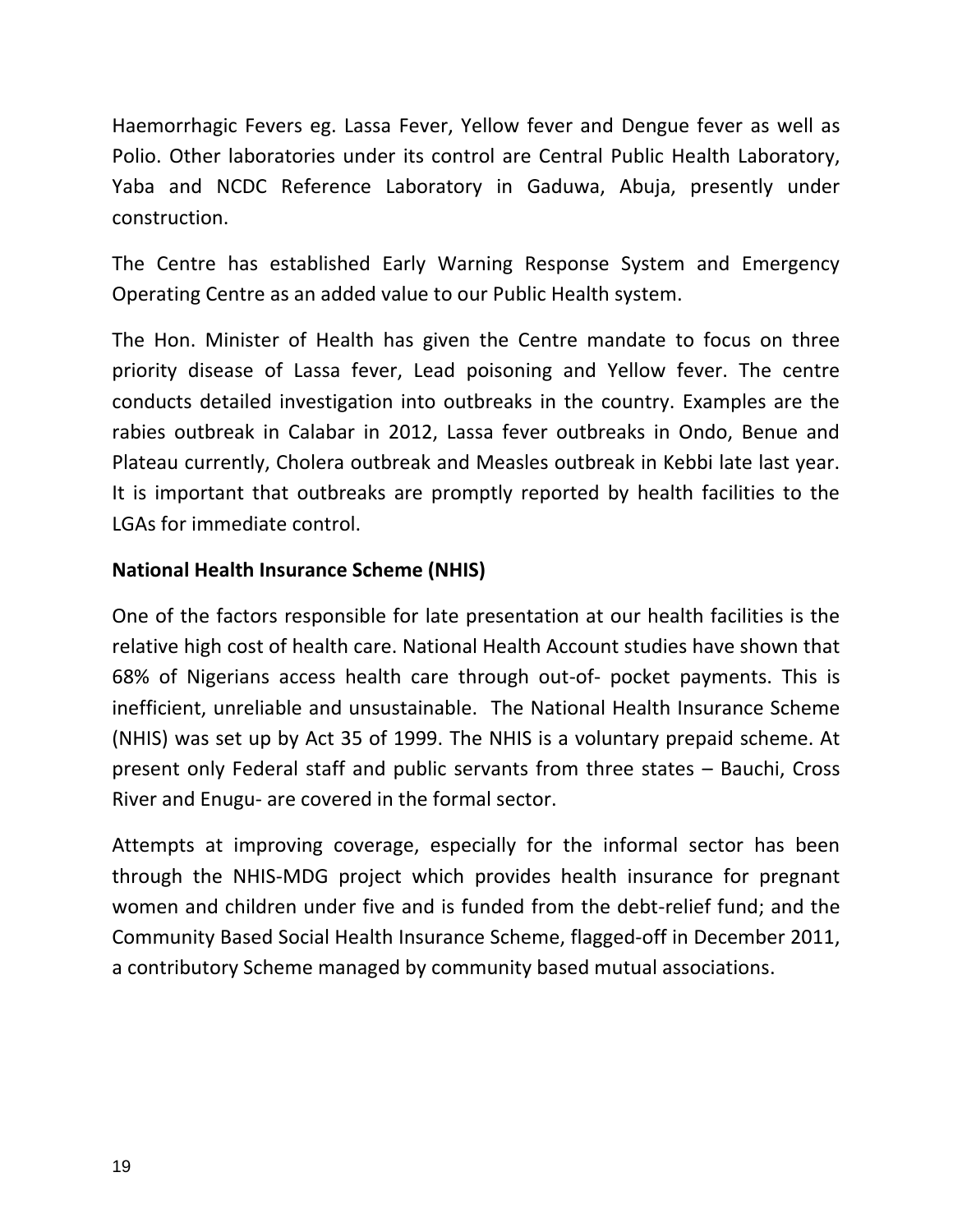#### **ANY HINDRANCES?**

Whereas our Disease Surveillance and Notification (DSN) has been well articulated, certain elements of the system appear weak. This is the failure of prompt notification of diseases by health personnel at the Local Government and State levels to report to NCDC.

Related to this is the weak human capacity especially at the lower levels of the health system to diagnose and to manage cases when an epidemic becomes apparent. Sometimes when trained personnel are available, effective drugs may be lacking, creating a very helpless situation which vary from state to state

Funding has been inadequate. In prioritizing funding for disease surveillance, one major challenge is that political leaders often want to have tangible achievement that is self evident to impress the electorate. Of course, the outcome of disease surveillance is prompt detection and control of an impending disease epidemic which is often taken for granted and so authorities are often not commended and funding of such activities not appreciated.

Until the recent measles outbreak in Kebbi State in December, 2012, Nigeria was free from measles epidemic for 18months. This was as a result of the increased coverage of measles vaccination of the vulnerable population. At a time, coverage was as high as 83%. We are investigating the outbreak in Kebbi and we hope the findings will enable us to address the immediate cause of the outbreak.

Another challenge is the Cold chain because of the electric power supply. Now, we have procured solar powered refrigerators. Presently, with our national immunization programme, we have no challenge with cold chain except human lapses.

Problems with water supply and environmental sanitation: Presently, the Federal Ministry of Water Resources is involved with the construction of dams which are not only for water irrigation but serve as reservoir for the supply of water for domestic use. However, there is no way the Federal Ministry of Water Resources can generate water and distribute to every part of the country. It is a shared responsibility. Though many State governments are trying to provide water to the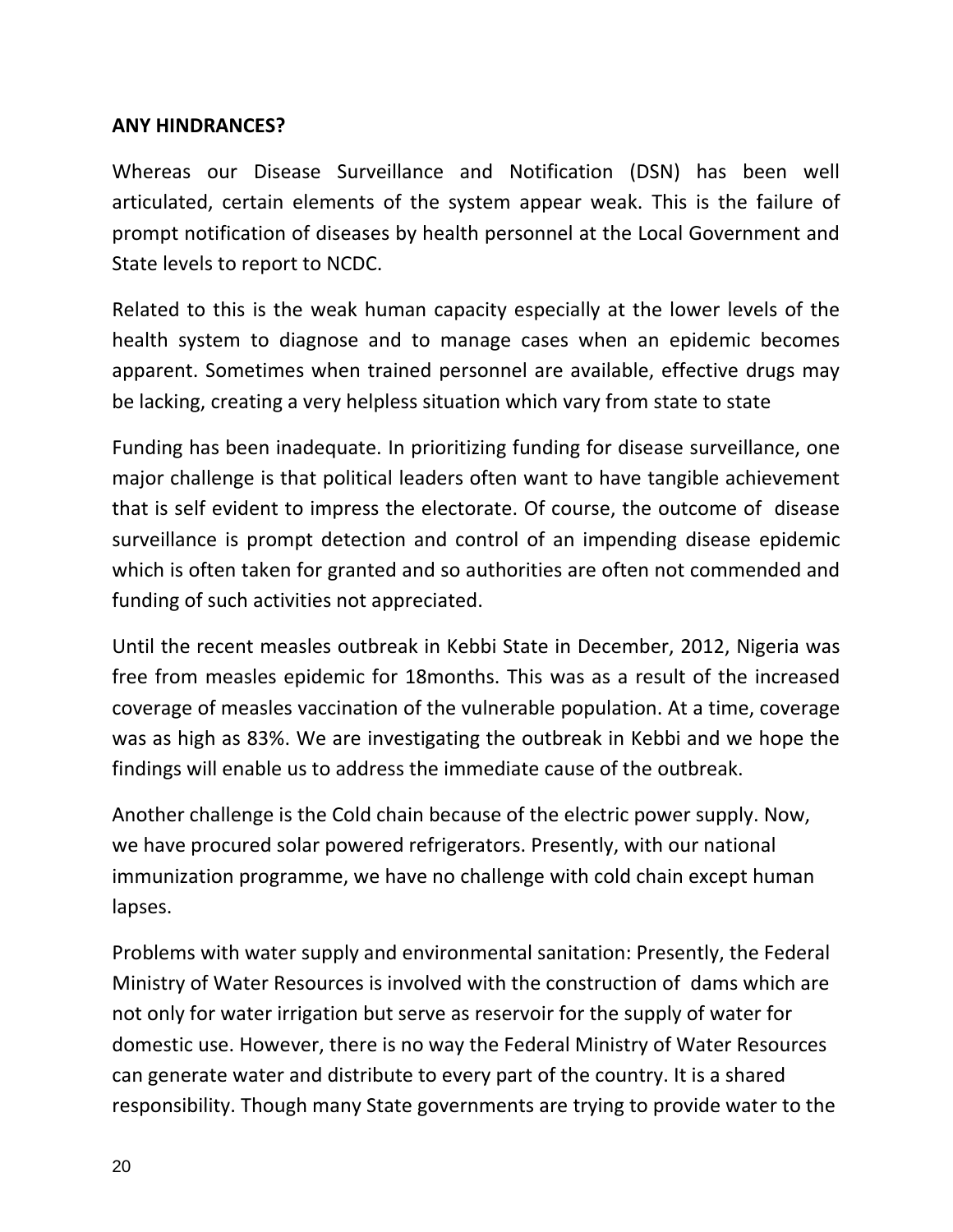villages, this is still a challenge as some states have not included it in their list of priorities.

Socio cultural practices and religious beliefs as in the case of polio still encourage disease outbreaks. Some are out of ignorance about cause of diseases, ignorance or refusal to practice good hygiene; cultural beliefs and practices; and patronage of quacks when the individual is ill.

The relative high cost of quality health care which tend to discourage patients from seeking early intervention at proper health facilities

Natural disasters pose their own problems e.g recent flooding where sources of water were polluted and victims having lost their shelters were more easily exposed to vectors coupled with the overcrowding associated with relief camps. The other effects of climate change have also posed their own challenges.

Lack of commitment on the part of some political actors at various tiers of government especially at the lower tiers is a challenge.

Security: Recent security challenges in various parts of Nigeria have also led to relocation of personnel involved in disease surveillance and have become a barrier to interventions when disease outbreaks occur.

### **CAN WE OVERCOME?**

Yes we can. We overcame small pox and we have overcome Guinea Worm Disease. Though we are yet to receive our certification certificate, we have been guinea worm free for more than 40 months. Guinea worm certification Committee will visit Nigeria in June, 2013.

We can overcome polio because less endowed countries have overcome. Some states have been polio free for more than 3years.

We can overcome because even though we are still at risk of Yellow Fever, but the last known case of Yellow Fever was in 1995. We can overcome because the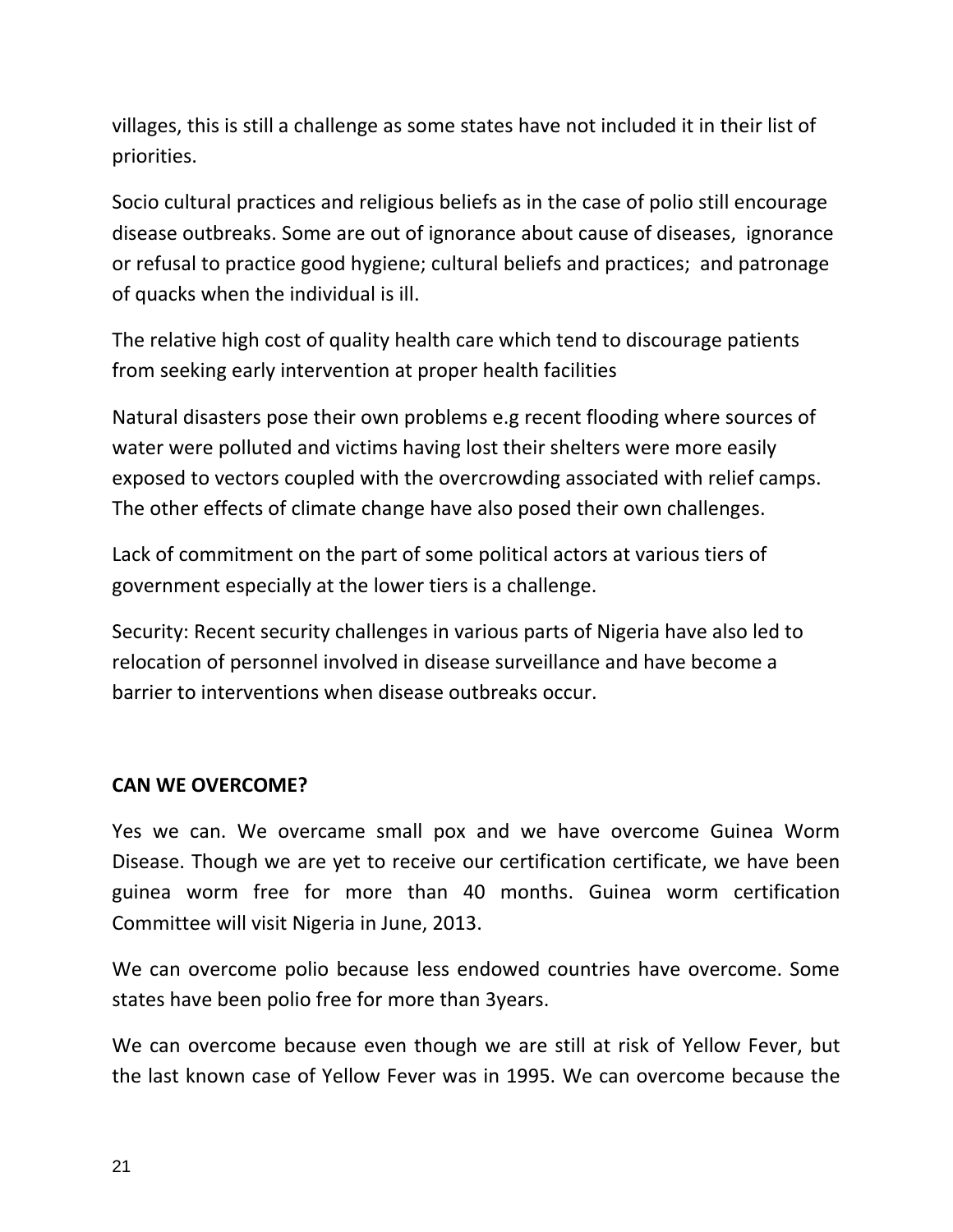important requirements to overcome are basic such as basic education, portable water, environmental sanitation and immunization.

However, for Nigeria no longer to expect outbreaks of Lassa fever, Cholera, Yellow fever, Measles and other diseases, we need to take certain actions in addition to what we have collectively done so far.

#### **WHAT ELSE CAN WE DO?**

From my earlier comments, it is obvious that a lot has been done in Nigeria to address the issue of disease epidemics. However, from the same comments, it is also obvious that a lot more needs to be done and they are doable.

**Human resources**: Probably, the most important is to build capacity for the human resources that must play a role in disease surveillance. I am proposing that we train more field epidemiologists on a cost sharing basis. Each year, if every state commits to producing 1 field epidemiologist per year at 50% of the cost and the 50% balance borne by the Federal government, the cost will be N2,000,000 per year for each of the states while the Federal government will pay the balance, amounting to 37 x N2,000,000.

Short course for 3 months: Disease Surveillance and Notification Officers (DSNOs) require 3 months for training at a cost of N480, 000. If this cost is also shared in the ratio of 50: 50, the states will bear N240,000 per trainee for the three months training.

**Immunization**: There are many reasons why we are unable to achieve immunization coverage in Nigeria. The principal reason is that whereas the National Primary Health Care Development Agency (NPHCDA) distributes the vaccines to the states depots. Many states fail to distribute to local government areas. We are now working on an accountability framework to check this. This involves publication in the media of state government defaulting so that the public will hold them accountable.

**Information system**: Along with the states, we are presently building an ICT platform and network to foster an electronic real time disease reporting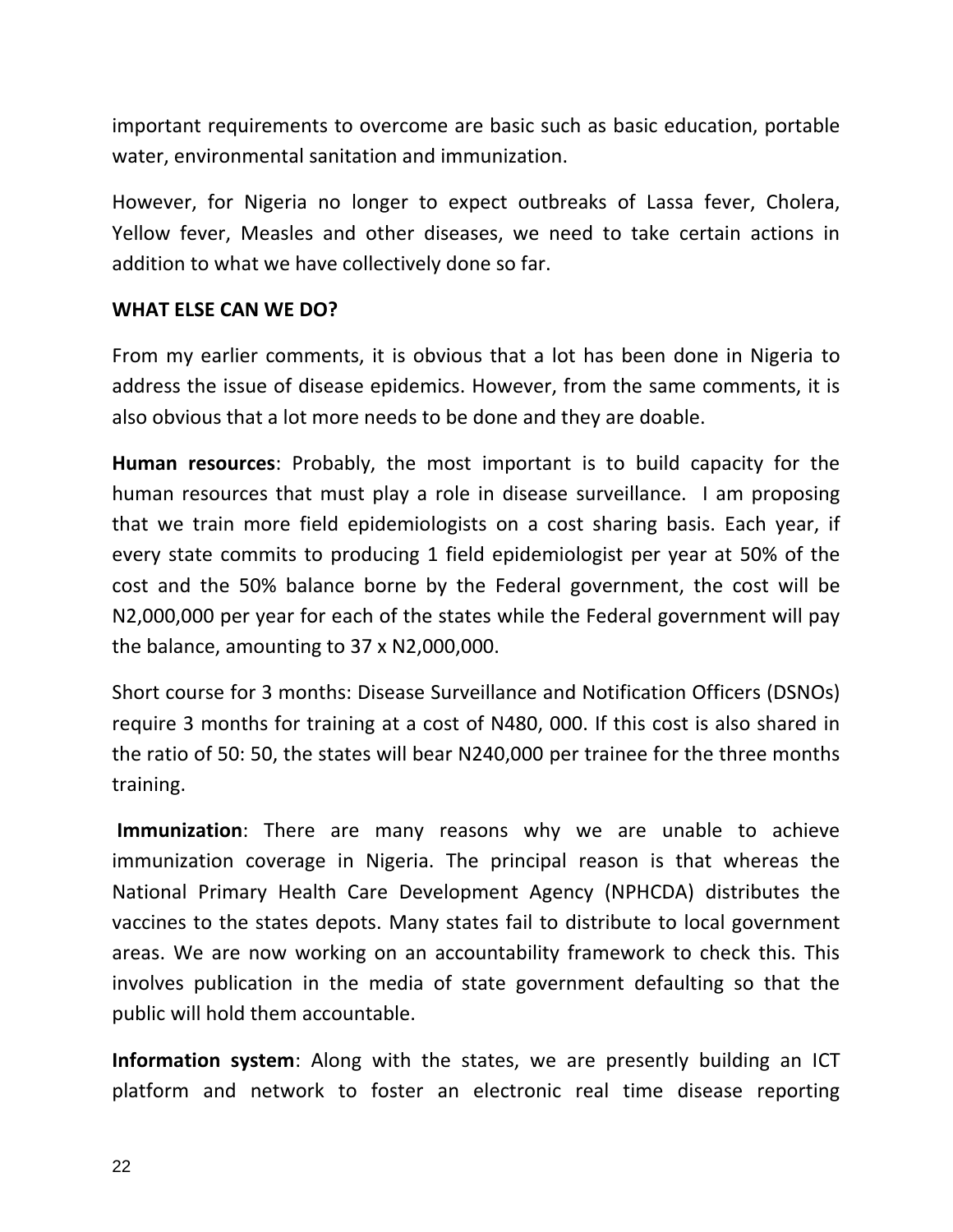mechanism. However, funding has been a limiting factor in the endeavour and also the ability of the states to either engage personnel that are ICT compliant or to train existing personnel for substitute. The Federal Ministry of Health in 2012 distributed complete computer system to 153 local governments to ensure real time data reporting. More Local governments will benefit from this programme in 2013.

**The National Health Act** when it comes on stream will also help us to improve funding as there is provision for the establishment of the National Primary Health Care fund which will also include an emergency fund for the management of health emergencies including epidemics.

**Ill health, poverty and ignorance:** It has long been established that ill health, poverty and ignorance are linked in a vicious cycle. Therefore, wealth creation in the economy will also help in disease prevention and disease control. However, there is need to have a sustainable, predictable means of paying for health service and the ideals of Universal Health Coverage which includes universal health insurance. Presently, health insurance is voluntary in Nigeria and therefore depends on our ability to market and accept the various products advertised by the National Health Insurance Scheme which includes-social health insurance, community based health insurance programme and voluntary contributor health insurance programme. In addition, there are some private health insurance schemes. However, through a combination of constitutional provision and appropriate legislation, we could move from voluntary to compulsory social health insurance scheme.

**Health education:** There is also need to intensify current efforts at wider health education which in recent times has included the use of innovative approaches such as traditional institutions and faith based organizations. We also suggest that health education as a subject in primary and secondary schools should also include an end of course assessment.

**Public health laboratories**: Building of public health laboratories should not be left to the federal government alone. States can build one public health laboratories in each state which can be increased to one per senatorial zone. As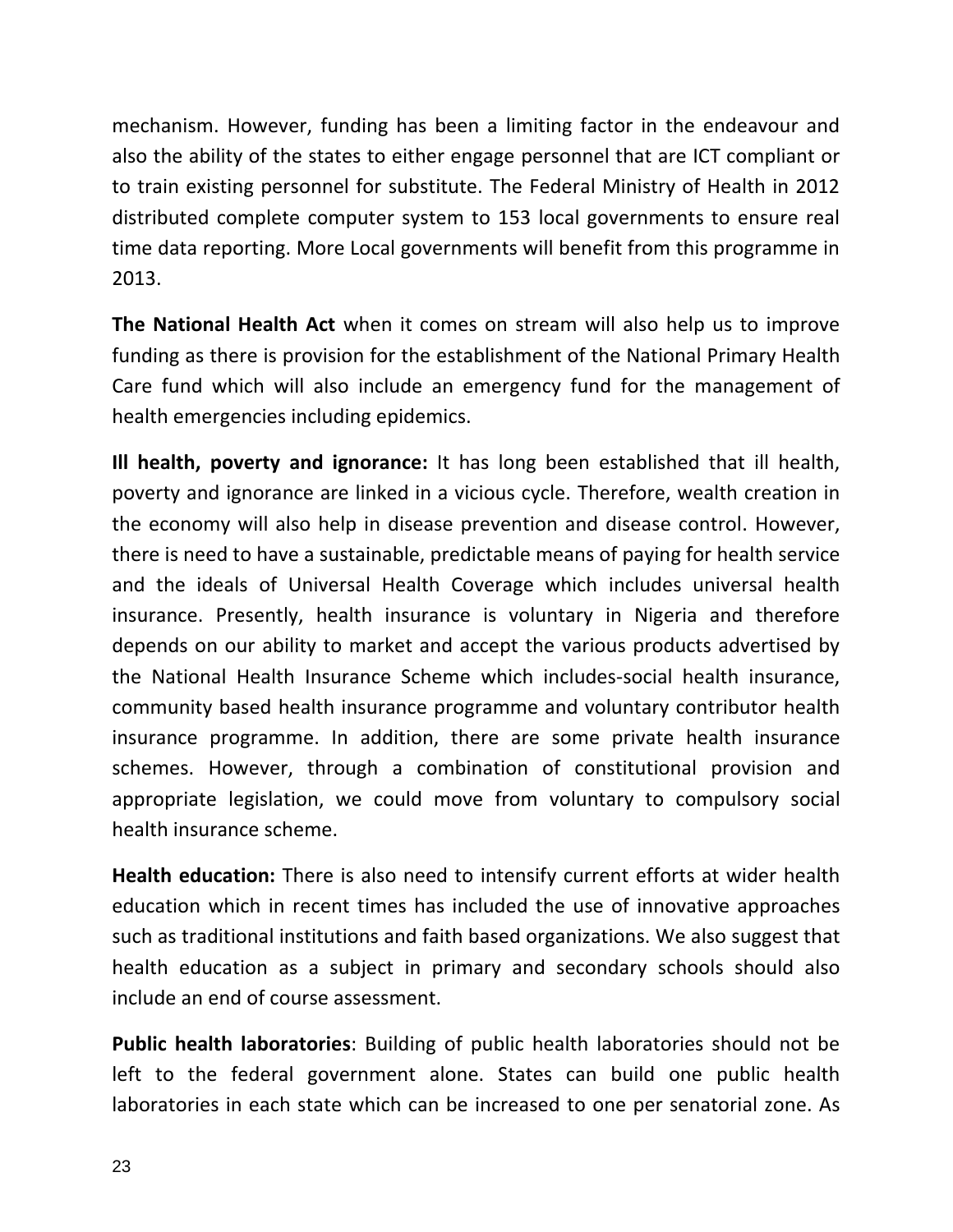more of our private medical laboratories gain standard accreditation through the on- going laboratory quality improvement programme: Stepwise Laboratory Improvement Towards Accreditation (SLIPTA) by the Medical and Laboratory Science Council of Nigeria, there will always be room for public private partnership as well as increasing the number of laboratories participating in public health programmes.

**Research**: we must stop paying lip service to issues relating to research. Under my watch as Honourable Minister of Health, the Federal Ministry of Health has for the 2013 budget allotted more funds to research institutes under it. Furthermore, a recent meeting between Federal Ministry of Health and Federal Ministry of Education has led to the inclusion of our research institutes as beneficiaries of Tertiary Education Trust (TET) Fund. Of course, a lot needs to be done in the funding of our research institutions. Our researchers can also help themselves and the country by producing bankable proposals that can attract sponsorship from international research funding organizations such as National Institute of Health, USA. This is one area where the Nigerian Academy of Science with its global network and formidable stature can lend a hand.

**NCDC:** We are working hard towards the establishment of the Nigeria Centre for Disease Control (NCDC), as an autonomous parastatal of the Federal Ministry of Health. This is because for the NCDC to fully achieve the objectives for its establishment, it should be removed from the bureaucratic constraints of the civil service.

As part of its corporate social responsibility, the media should also contribute its quota by disseminating information on public health issues free of charge or at least heavily subsidized. A situation where they charge commercial rates for carrying public health information is condemnable and they may lose their moral right to criticize other stakeholders.

We are the first country to ever hold meeting with our neighbours on cross border health challenges. Nigeria and her neighbours need to recommit themselves to the protocol they established in 2010 for the control of cross border transmission of diseases.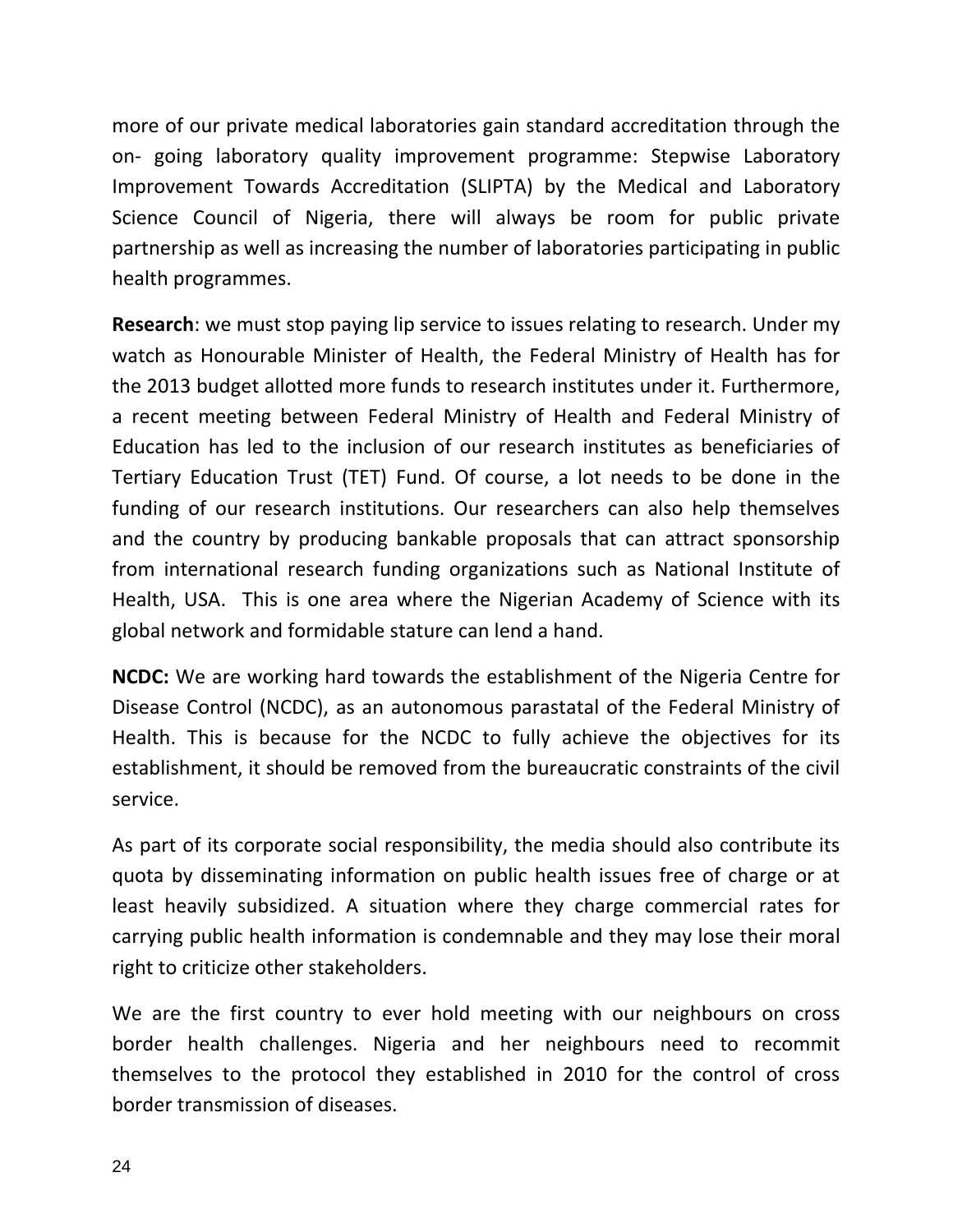The FMOH is establishing a call centre at the NCDC which will enable any citizen of Nigeria to report outbreak of diseases to NCDC. The numbers are toll free and we are going to work with National Communication Commission (NCC) and the mobile networks to reduce these numbers to three digits that will be easy to remember. The numbers are 08132007080, 08053189161, 08188194596, and two land lines 07098734356-7.

### **THE ESSENCE OF MY MESSAGE**

Simply put, what we have discussed are the core elements of Public Health. Someone has defined Public Health as a collective response to the challenges of diseases. The key phrase is collective response. I therefore restate that Public Health is the responsibility of every one: all of us. Everyone has a role to play. You the public before me today, the ordinary citizen, the ordinary resident, the academia, the media, the civil society, all tiers of government, private sector, organized, formal and informal. Of course, it is the job of the federal government to provide leadership in this collective effort. This it must do and this we are doing. However, without the support of other stakeholders afore mentioned, we cannot achieve our goals.

We know what to do and what we have to do. There is no reason why we cannot do what we have to do.

We are not helpless.

I thank you for your attention.